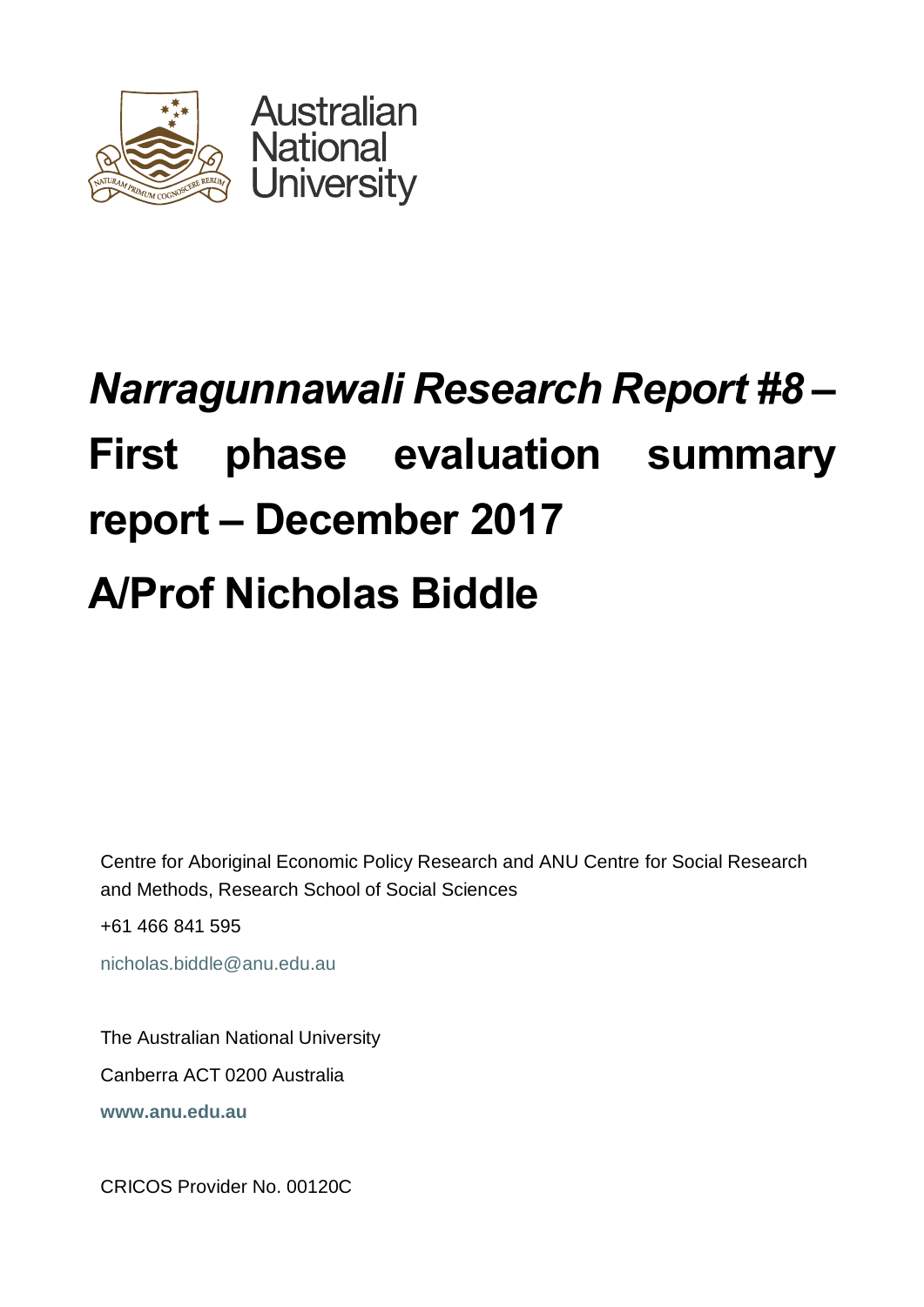# **Contents**

| 1                                                                         |
|---------------------------------------------------------------------------|
| 1.1                                                                       |
| 1.2                                                                       |
| 1.3                                                                       |
| $\overline{2}$                                                            |
| 2.1                                                                       |
| 2.2                                                                       |
| 2.2.1                                                                     |
| 2.2.2                                                                     |
| 2.2.3                                                                     |
| 2.3                                                                       |
| 3                                                                         |
| Evaluation findings - Results from the school reflection surveys  11<br>4 |
| Evaluation findings - Interviews and other qualitative findings  15<br>5  |
| 6                                                                         |
| $\overline{7}$                                                            |
| 7.1                                                                       |
| 7.2<br>27                                                                 |
| 7.3                                                                       |
| 8                                                                         |
|                                                                           |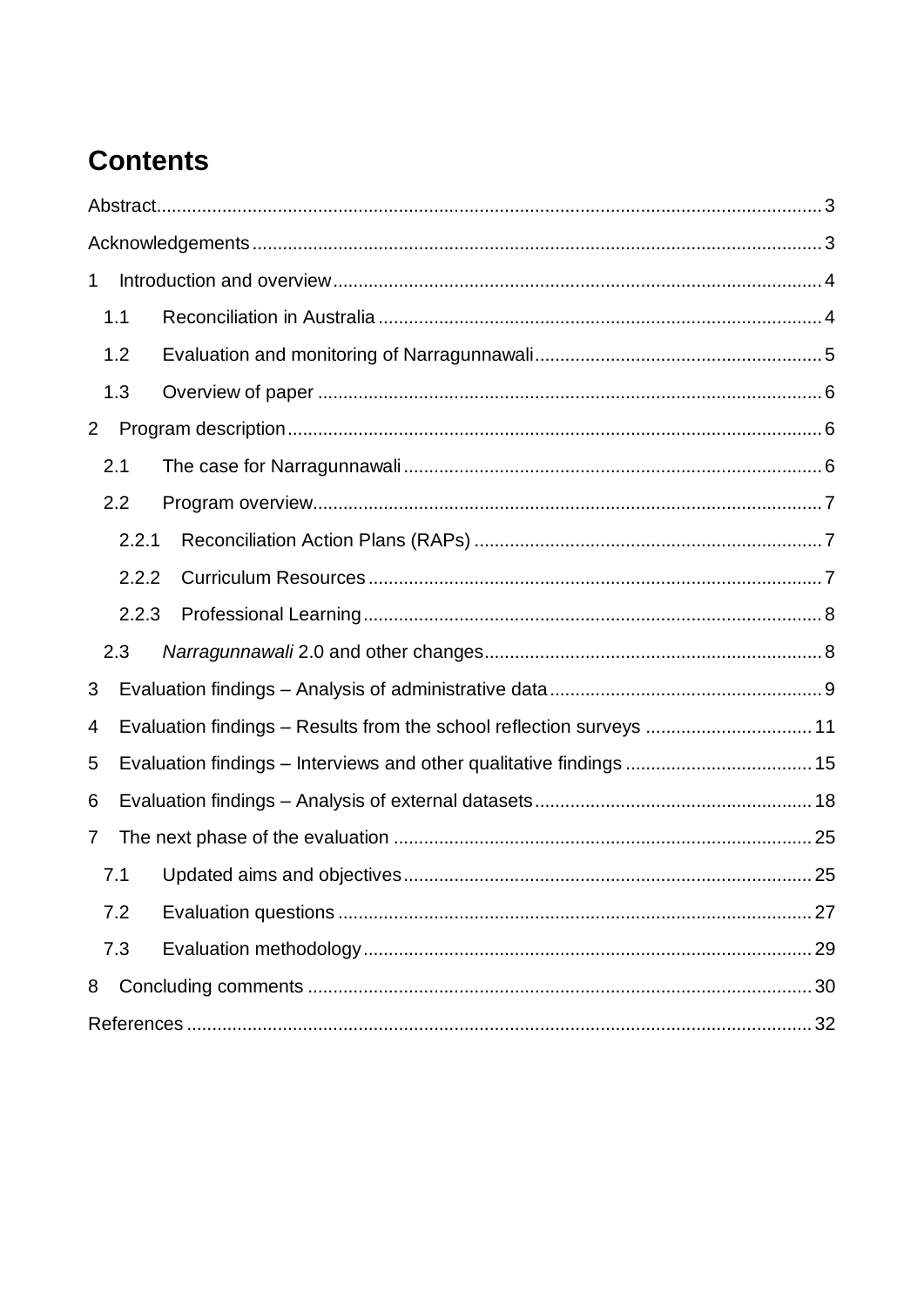### <span id="page-2-0"></span>**Abstract**

<span id="page-2-1"></span>The aim of this paper is to provide a summary of the main findings from the first phase of an evaluation of *Narragunnawali: Reconciliation in Schools and Early Learning.* The evaluation took place between early 2015 and December 2017, and considered why certain schools and early learning services are participating and others not, as well as for those who are participating, what is the effect of the program on key reconciliation outcomes. The paper summarises the main evaluation findings, broken into four sections: analysis of administrative data; results from school reflection surveys, interviews and other qualitative data; and analysis of external datasets. The penultimate section of the paper outline a set of proposals for a next phase of the evaluation, commencing in early 2018, with the final section providing some brief concluding comments.

## **Acknowledgements**

The analysis presented in this paper was supported by funds and data from Reconciliation Australia as part of an evaluation of the program. While this support, and comments on an earlier version of this paper were greatly appreciated, the results presented should be attributed to the author only.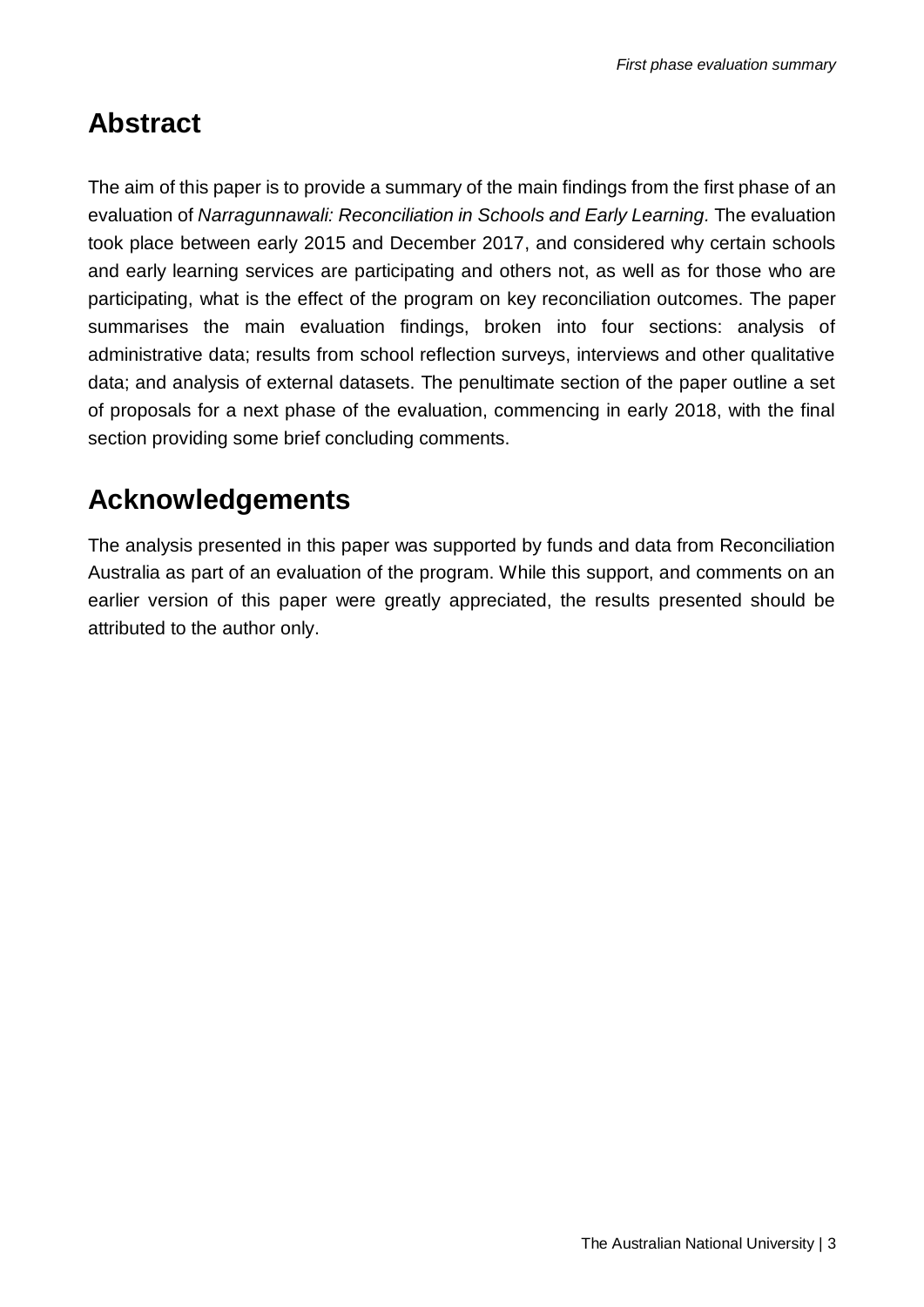# <span id="page-3-0"></span>**1 Introduction and overview**

#### <span id="page-3-1"></span>**1.1 Reconciliation in Australia**

Reconciliation is a concept that has very broad support amongst the Indigenous and non-Indigenous population of Australia. Although it is a number of years ago now, many people will still remember taking part in or seeing the images of the Walk for Reconciliation across Sydney Harbour Bridge in 2000. According to the National Museum of Australia<sup>1</sup>, 'The Bridge Walk for Reconciliation and similar events that took place around Australia in the weeks following were collectively the biggest demonstration of public support for a cause that has ever taken place in Australia' and 'The march was a public expression of support for meaningful reconciliation between Australia's Indigenous and non-Indigenous peoples.'

What we specifically mean by reconciliation, however, is much more complex. The former Prime Minister John Howard famously focused on improvements in socioeconomic status under his (and his government's) definition of Practical Reconciliation (Altman and Hunter 2003). Patrick Dodson, current Senator for the Labor Party in Western Australia highlights the importance of recognising difference and stated in a recent ANU Reconciliation Lecture<sup>2</sup> that 'reconciliation will come when governments stop trying to make us the same as everyone else. When they desist from constantly demanding we conform to every facet of mainstream society that wants to break down or deny who we are, especially with regard to our unique relationship to our land and community.'

Professor Dodson also stated that 'Reconciliation cannot be taken for granted. It is not a feel-good word that can be bandied around lightly, or be co-opted to obscure the need for restorative justice.' This echoes a statement made by ANU researcher Will Sanders (2002) that Reconciliation 'will be a journey without end, that each generation of Indigenous and settler Australians will have to come to their own understanding of the relationship of each to the other, in both its historical and contemporary socio-economic dimensions.

Reconciliation Australia (RA), states that their 'vision of reconciliation is based on five interrelated dimensions: race relations, equality and equity, unity, institutional integrity and historical acceptance<sup>3</sup>. RA also argues that these dimensions are affected by wider structural and policy processes and that they are inherently inter-related, stating that 'Australia can only achieve full reconciliation if we progress in all five dimensions, weaving them together to become a whole.'

With such a complicated and in many ways disputed concept, it is always going to be a challenge if not an impossible task to design and evaluate a coherent policy response that

l <sup>1</sup> http://www.nma.gov.au/online\_features/defining\_moments/featured/walk-forreconciliation

<sup>2</sup> https://reporter.anu.edu.au/road-reconciliation

<sup>3</sup> https://www.reconciliation.org.au/about/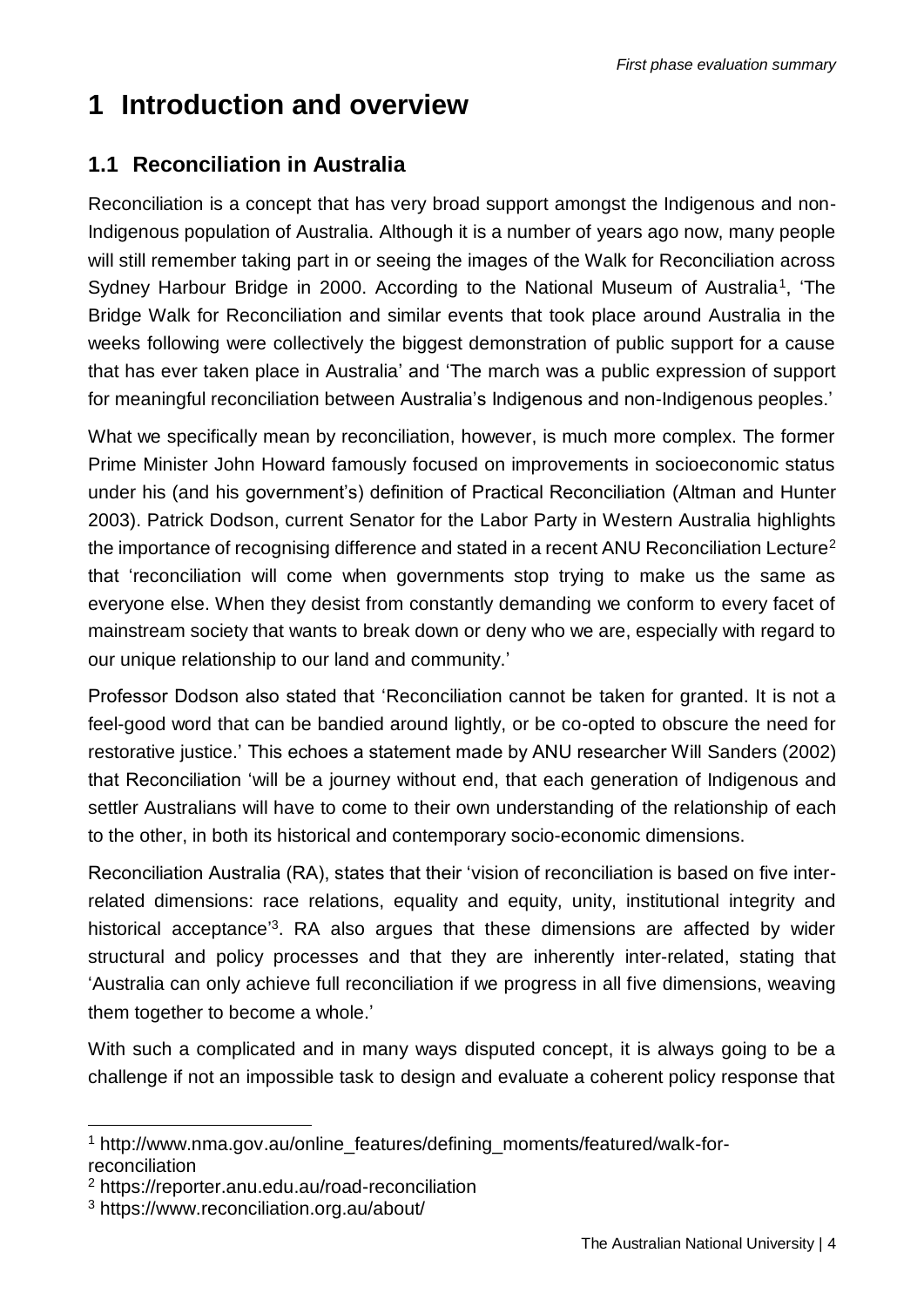incorporates all of the definitions and components of reconciliation that are held within the Aboriginal and Torres Strait Islander population, and the rest of Australian society. It is necessary, therefore, to focus on specific aspects or domains of reconciliation. This is the approach that has been taken by RA since its establishment in 2001. RA has supported the development of Workplace Reconciliation Access Plans (RAPs), with 650 organisations across Australia having developed a RAP since 2006. RA has also been heavily involved in supporting and highlighting Indigenous governance, arguing that strong and effective governance in Indigenous organisations will allow for greater ownership and control of the policy development and service delivery process (Garling, Hunt et al. 2013).

A more recent focus of RA has been on the way in which schools and early learning services across Australia can contribute to the reconciliation process. *Narragunnawali: Reconciliation in Schools and Early Learning* is a national program designed and implemented by RA. 4 *Narragunnawali* (pronounced narra-gunna-wally) is a word from the language of the Ngunnawal people meaning alive, wellbeing, coming together and peace. The program is designed to support all Australian schools and early learning services in developing a higher level of knowledge and pride in Aboriginal and Torres Strait Islander histories, cultures and contributions. The program is designed to be delivered at the whole-school or early learning service level, with benefits for all students and staff, as well as for the wider community.

#### <span id="page-4-0"></span>**1.2 Evaluation and monitoring of Narragunnawali**

Since early 2015, the Australian National University has been involved in the evaluation and monitoring of *Narragunnawali.* One of the principles of the evaluation was a genuine collaboration between the project team and RA. In addition to a collaborative approach, four additional principles were followed as part of the methodology. Specifically, the project aimed to:

- Use a mix of qualitative and quantitative data collection and analytical techniques;
- Provide information to Reconciliation Australia at regular intervals in order to ensure lessons learned can be incorporated as the program is developed;
- Collect information where possible from those who are directly involved in *Narragunnawali*; and
- Make use of available data where possible and data collected as part of the program.

The methodological approach was structured around a set of questions. Given the voluntary nature of the program, there are a set of main questions guiding the analysis:

• **Process:**

l

- o Why are certain schools and early learning services participating and others not?
- o For those who are participating, what are the strengths, weaknesses and suggested improvements for the program?

<sup>4</sup> https://www.reconciliation.org.au/narragunnawali/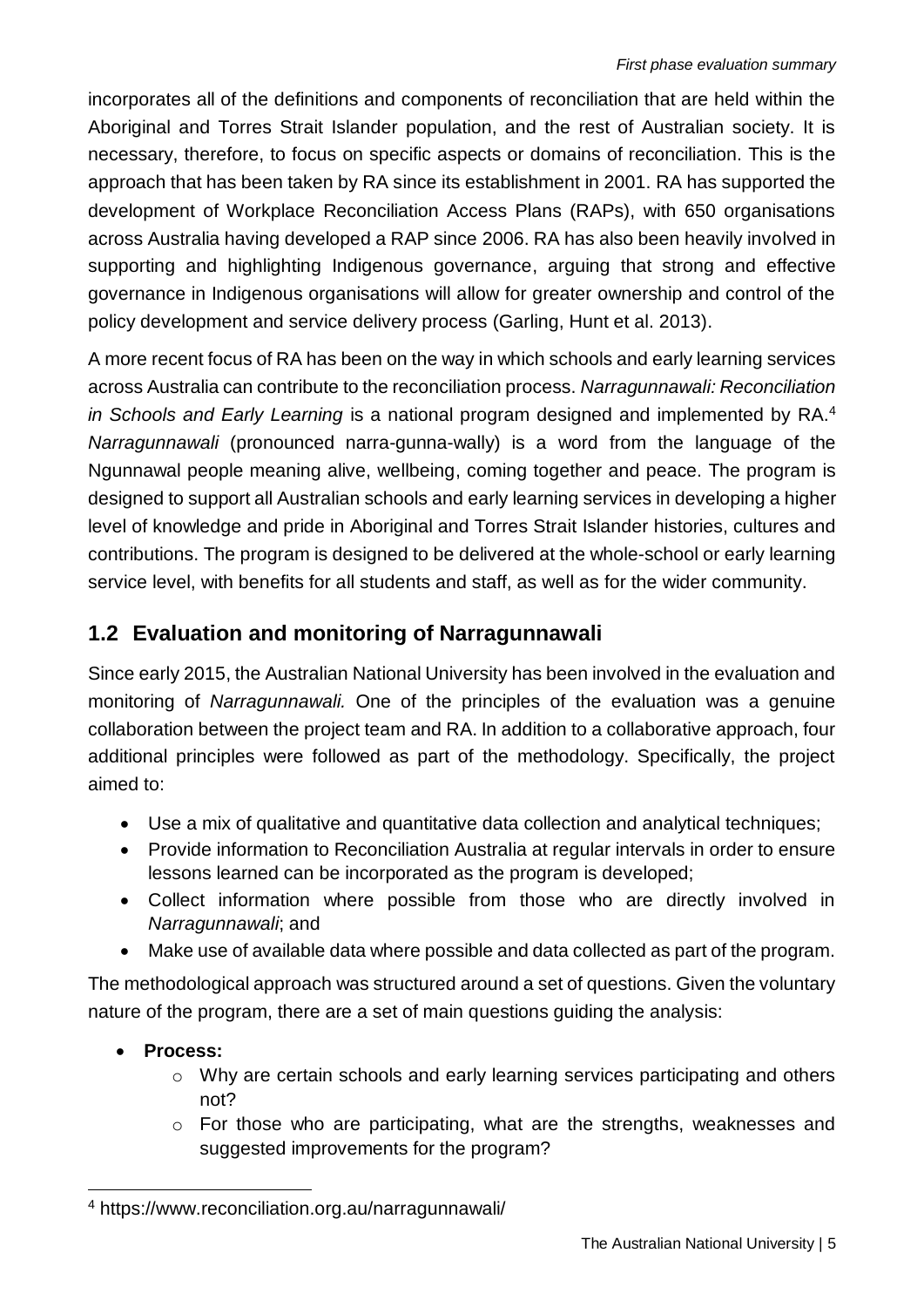#### • **Outcomes:**

- $\circ$  For those who are participating, what is the effect of the program on four main outcomes, namely does *Narragunnawali* lead to:
	- A higher level of understanding of Aboriginal and Torres Strait Islander cultures and heritage?
	- A higher level of pride in our shared national identity?
	- Increased trust between Aboriginal and Torres Strait Islander peoples and the rest of the Australian population?
	- **EXECUTEE:** Reduced prejudice experienced by Aboriginal and Torres Strait Islander students and teachers?

#### <span id="page-5-0"></span>**1.3 Overview of paper**

The aim of this paper is to provide a summary of the main findings from the first phase of the evaluation, commencing in early 2015 and concluding in December 2017. After this introductory section, the next section of the paper will provide a more detailed description of the program. The sections that follow will summarise the main evaluation findings, broken into four sections: analysis of administrative data; results from school reflection surveys, interviews and other qualitative data; and analysis of external datasets. The penultimate section of the paper will outline a set of proposals for a next phase of the evaluation, commencing in early 2018, with the final section providing some brief concluding comments.

### <span id="page-5-1"></span>**2 Program description**

#### <span id="page-5-2"></span>**2.1 The case for Narragunnawali**

Unlike many programs in Indigenous education, the primary agents of change in *Narragunnawali* are not Aboriginal and Torres Strait Islander students or their families. Rather, the focus is on teachers and early learning service workers, and through them non-Indigenous students. In the short-term, increasing the confidence and ability of teachers and educators to incorporate Aboriginal and Torres Strait Islander histories, cultures, perspectives and contemporary issues into curriculum planning and teaching will make for a much richer educational experience for all students. Taking a cost/benefit approach to school attendance (Prout and Biddle 2016), it may also reduce the social costs of school attendance that many Indigenous Australians face, as well as increase the non-monetary benefits of schooling.

We know from data from the Reconciliation Barometer, as well as the National Aboriginal and Torres Strait Islander Social Survey (NATSISS), that a very substantial minority of Indigenous Australians experienced some form of discrimination or unfair treatment over a 6-12 month period (Biddle, Howlett et al. 2013). For example, the most recent Reconciliation Barometer reported that 46 per cent of Indigenous respondents reported that they had experienced at least one form of racial prejudice in the 6 months preceding the survey.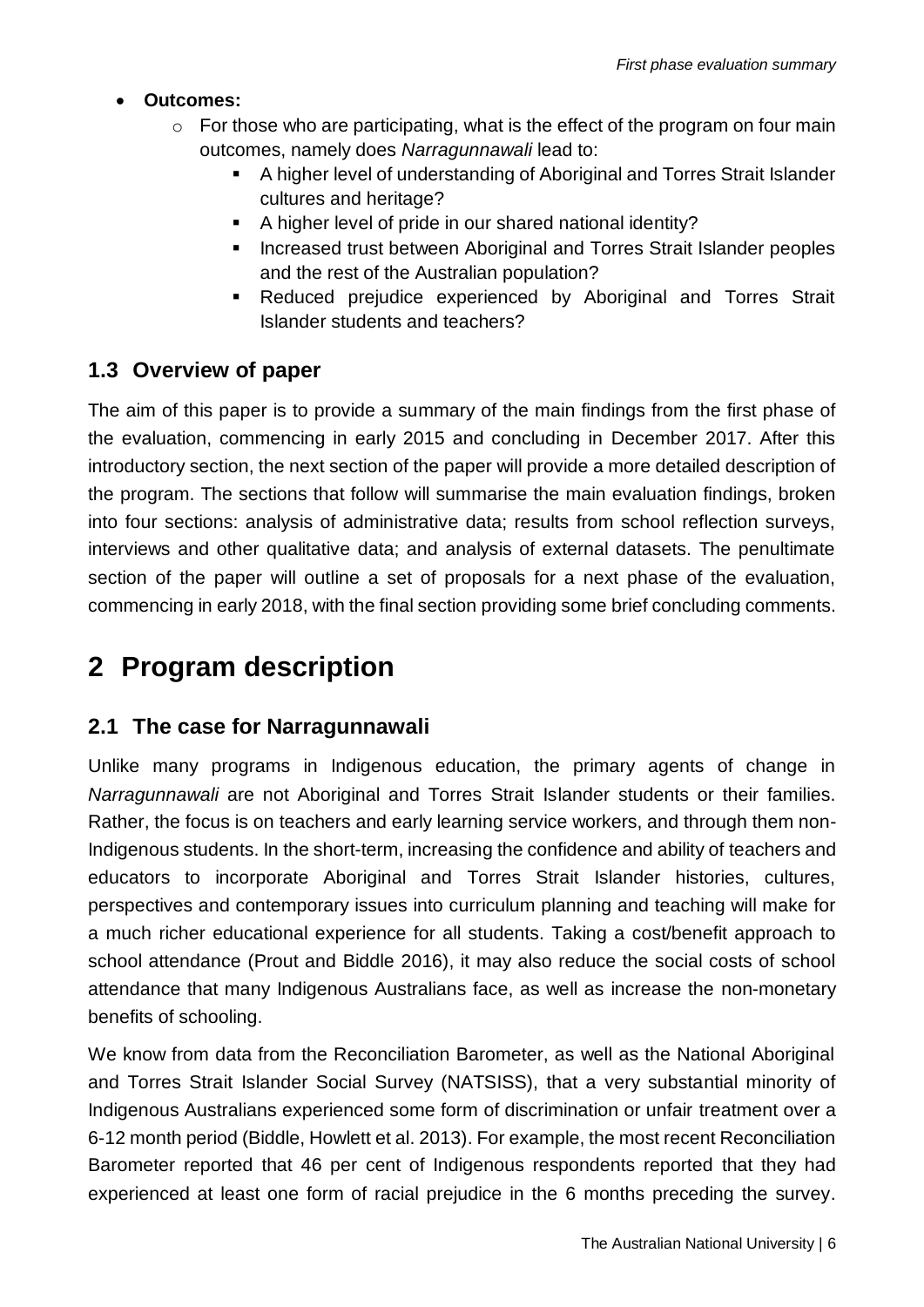Therefore, most if not all Indigenous Australians are likely to experience some form of discrimination over their lifetime. This might be in the workplace; by policy or in the criminal justice system; at university; or by the general public.

In the longer term, many of the employers, policy officers, university lecturers, etc. that Indigenous Australians will interact with (and are potentially discriminated by) are current non-Indigenous students in schools or early learning services. *Narragunnawali* has the potential to shape and modify the behaviours and attitudes that lead to such discrimination, leading to a safer and more equitable environment for the future Indigenous population.

#### <span id="page-6-0"></span>**2.2 Program overview**

Consultation identified that *Narragunnawali* would be most effective if targeted at teachers and educators as the key drivers of reconciliation. Reconciliation Australia aims to engage teachers through the Australian Curriculum (cross-curriculum priority of Aboriginal and Torres Strait Islander histories and cultures) and the Australian Professional Standards for Teachers (Focus area 2.4). It also aims to engage early childhood educators through the Early Years Learning Framework and the Australian Children's Education and Care Quality Authority National Quality Standards. The existing reconciliation framework of developing *relationships*, showing *respect* and seeking mutual *opportunities* will be applied in schools and early learning services through classroom teaching and learning, the school or early learning service's culture and ethos, and the links with local community through *Narragunnawali's* various components. These are outlined below.

#### <span id="page-6-1"></span>**2.2.1 Reconciliation Action Plans (RAPs)**

Schools and early learning services are provided with a model for action using Reconciliation Australia's existing Reconciliation Framework (*Relationships, Respect, Opportunities*), combined with a whole-school and early learning service planning model that incorporates actions *In the Classroom* (teaching, learning, curriculum), *Around the School or early learning service* (the ethos within the gate) and *With the Community* (The links beyond the gate).

RAPs are not compulsory and participation in *Narragunnawali* is entirely voluntary. They are created through an online tool, (RAP developer). The RAP developer incorporates webbased project management and provides whole-school or early learning service actions that are used to build a RAP. For schools and early learning services, the online tool facilitates the development of plans to communicate with relevant local organisations and communities, and provides a suite of actions to choose from. It allows access to resources including teaching materials and links to relevant bodies and organisations.

#### <span id="page-6-2"></span>**2.2.2 Curriculum Resources**

With the introduction of the Australian Curriculum, and the Early Years Learning Framework, teachers in schools, and educators in early learning services, are required to engage in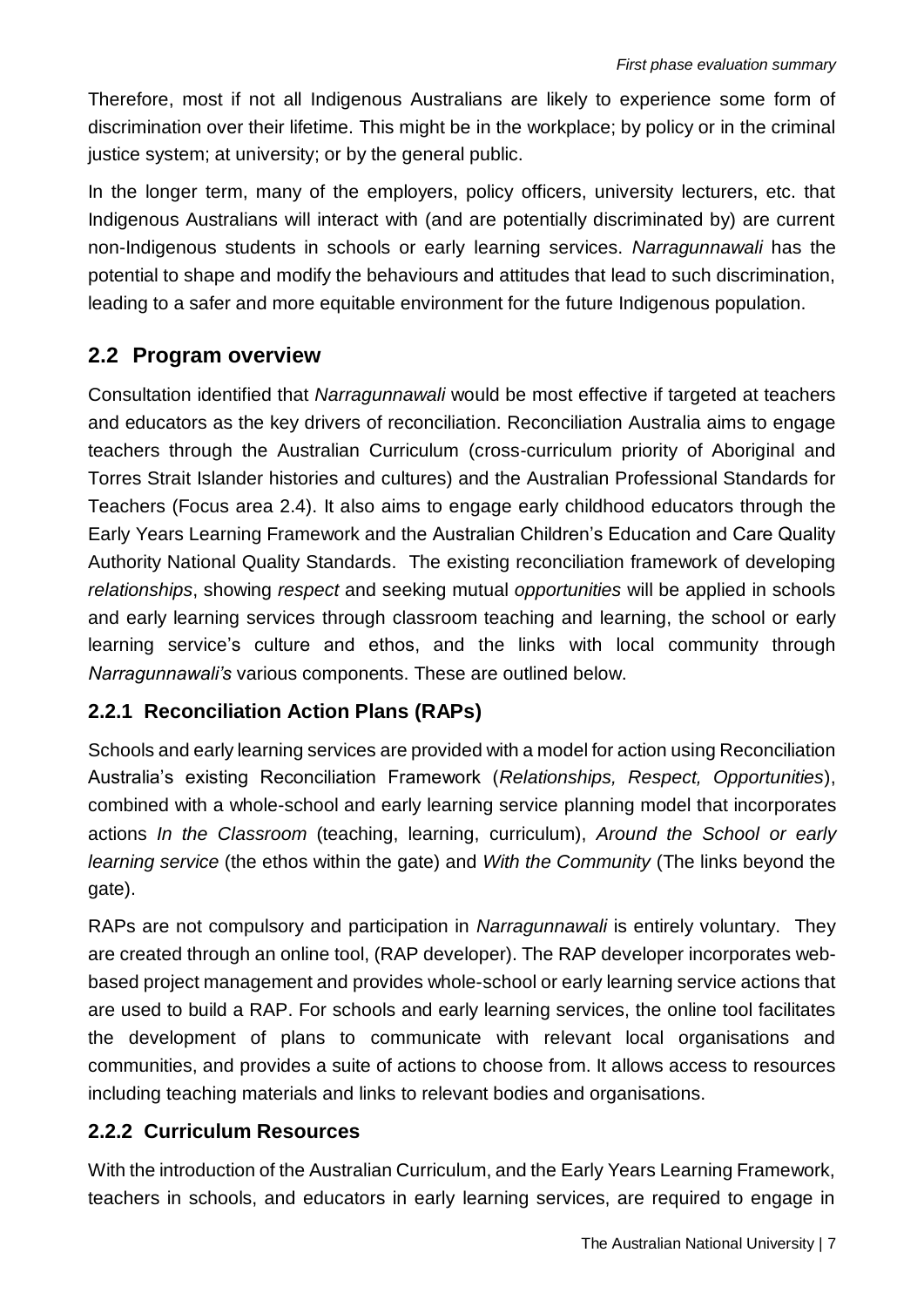meaningful programming focused on Aboriginal and Torres Strait Islander histories, cultures and contributions. In response to these professional teaching requirements *Narragunnawali* promotes the use of curriculum resources which are integrated into a suite of specific RAP actions that schools and early learning services can select from within the RAP Developer to facilitate reconciliation.

The goal is to support teachers and educators to better engage with the selected RAP actions, by providing quality teaching and learning resources. These resources work to complement the professional learning strategy, and by association, teachers' and educators' engagement with their school or early learning service RAP.

#### <span id="page-7-0"></span>**2.2.3 Professional Learning**

Reconciliation Australia is developing *Narragunnawali's* professional learning component. It aims to up-skill teachers and educators already taking the lead on reconciliation in their schools and early learning services, to build confidence in celebrating Aboriginal and Torres Strait Islander histories, cultures and contributions. The professional learning component aims to assist teachers in meeting the National Quality Framework (element 6.3.4) and the Australian Professional Standards for Teachers (Focus Area 2.4) which calls on teachers and educators to "understand and respect Aboriginal and Torres Strait Islander people to promote reconciliation between Indigenous and non-Indigenous Australians".

RAPs are used as a conduit by which to support educators in engaging in meaningful actions. The first stage for professional learning will focus on providing support for the implementation of RAPs in schools and early learning services.

As part of the *Narragunnawali* community, schools and early learning services will have access to online resources and information that links directly to each action in the RAP developer. Resources for professional learning may include detailed case studies, podcasts/video series with discussion guides, and associated online forums for professional conversations. The aim is to provide teachers and educators with a contextual knowledge and deeper understanding around the actions in their Reconciliation Action Plans, which will better enable teachers to meaningfully promote reconciliation in their school or early learning community.

#### <span id="page-7-1"></span>**2.3** *Narragunnawali* **2.0 and other changes**

l

in early April 2017 Reconciliation Australia launched an updated version of the *Narragunnawali* platform.<sup>5</sup> The updated version of the platform included a number of new features compared to the additional platform. This included a greatly expanded set of professional learning and curriculum resources to 'support the development and

<sup>5</sup> https://www.narragunnawali.org.au/about/news/32/introducing-the-updatednarragunnawali-platform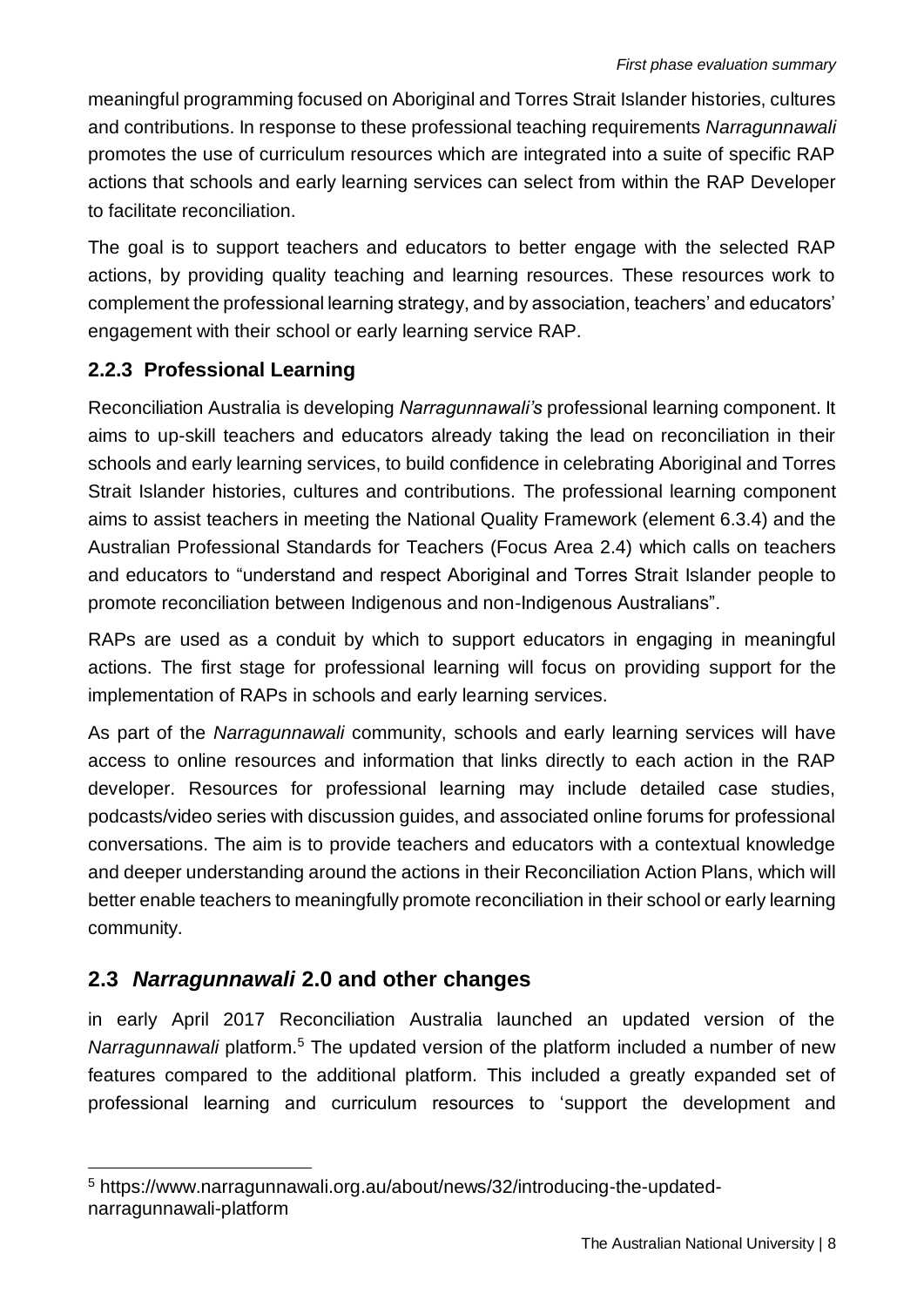implementation of reconciliation initiatives in the classroom, around the school or early learning service, and with the community.'

Another substantive change, however, is that it is much easier in the new platform for those outside of a participating school or early learning service to access the resources and networks within the platform. According to the new website 'Anyone—staff, students, parents and community members—can freely access the resources and networks within the platform, regardless of whether your school or early learning service has started a Reconciliation Action Plan (RAP).'

Alongside the launch of the new platform, in 2017 RA has been running the inaugural *Narragunnawali* awards. At the time of writing, six finalists had been selected (three schools and three early learning services) for 'showing exceptional commitment to reconciliation in the classroom, around the school or early learning service, and with the community.'<sup>6</sup>

## <span id="page-8-0"></span>**3 Evaluation findings – Analysis of administrative data**

*Narragunnawali* became available to schools and early learning services in 2014, with a gradual uptake from a small number schools and early learning services. Analysis for this project commenced in September 2015 at which time there were 357 schools and early learning services that were recorded as having engaged with a RAP. On April 6<sup>th</sup> 2017, an updated version of the online platform for *Narragunnawali* was launched (Version 2.0). At that stage there were 1,230 schools and early learning services engaged, whereas by the 7<sup>th</sup> November when data for this paper was made available, this had increased to 1,825 schools and early learning services (see Figure 1).

This is a very dramatic increase in engagement with RAPs and highlights the high level of support for *Narragunnawali* and reconciliation in general amongst Australian schools and early learning services.

l

<sup>6</sup> https://www.narragunnawali.org.au/awards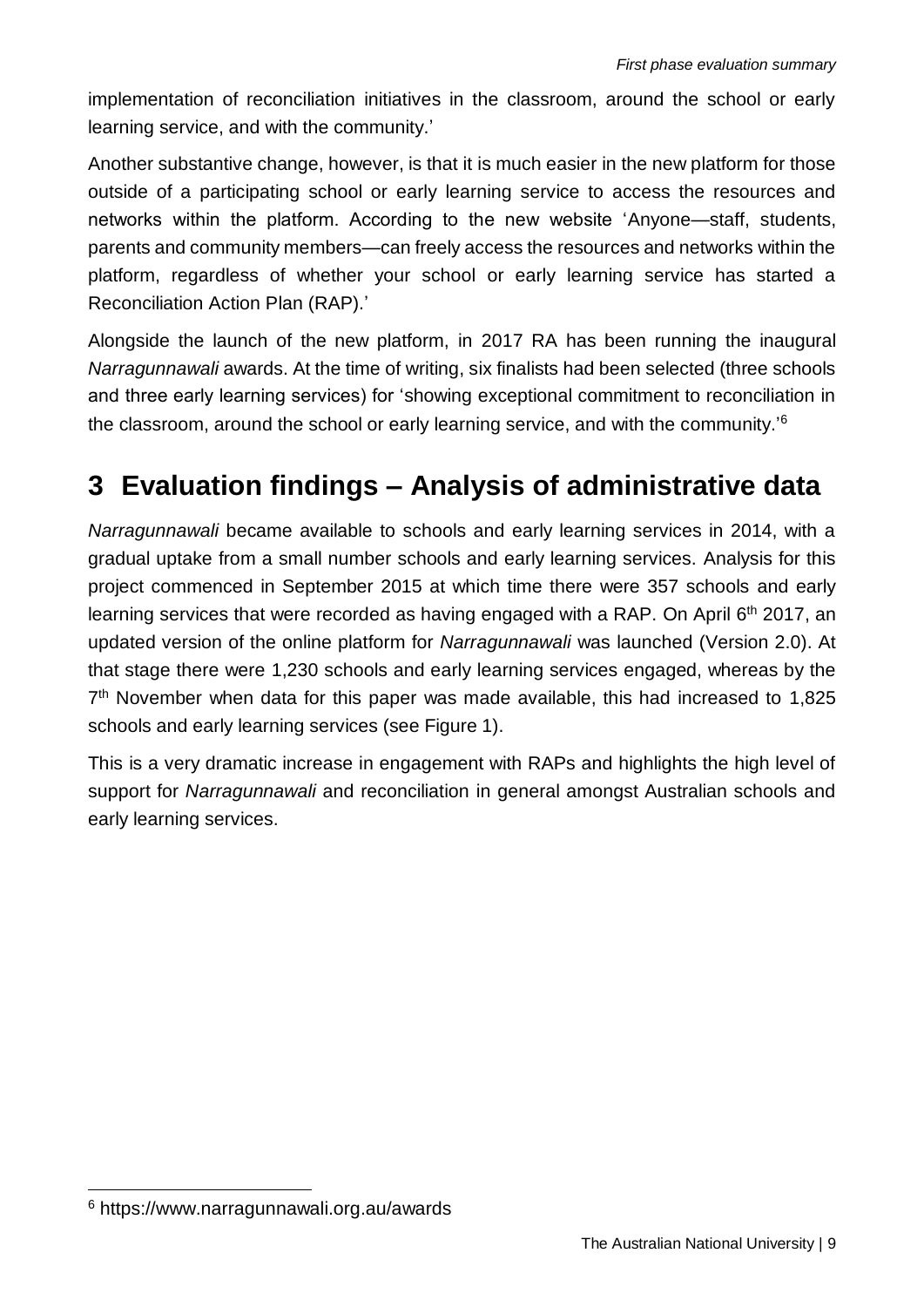

#### **Figure 1 Number of schools and early learning services engaged with a RAP – September 2015 to September 2017**

While there is a diversity of schools and early services that have engaged with a RAP since the commencement of the program, participation is not evenly distributed across all types of education institutions and areas in Australia. Using a regression-style analysis, the evaluation team has modelled whether a particular variable is associated or correlated with having a RAP whilst holding constant or abstracting from all other variables in the model. For example, we know that Catholic or Independent schools are more likely to be Secondary schools than Infants/Primary schools. In our analysis, we look at whether Catholic or Independent schools are more likely to have a RAP than a Government school regardless of whether the school is an Infants/Primary or Secondary one. Similarly, we look at the association between the Indigenous share of the area and having a RAP for a given level of remoteness. This is not quite a causal relationship, as there are other unobserved characteristics that aren't in the model. But it is getting closer to a direct association.

The factors associated with participation did not change markedly over the course of the evaluation. We found higher rates of participation amongst: Catholic schools (as opposed to Government Schools); Child care Centres (as opposed to preschools)<sup>7</sup>; Single sex schools; Boarding Schools; those in relatively advantaged areas; and schools and early

l

 $7$  There is some uncertainty around the difference between a preschool and a child care centre, with the distinction often hard to make at an individual early learning service. In general, preschools have a greater focus on the delivery of early learning curricula and tend to deliver services to children in the year or two before full-time schooling. Child care centres tend to provide services to a greater age range of students, over a greater number of hours per day. It should be noted, however, that many child care centres deliver preschool programs for older age children.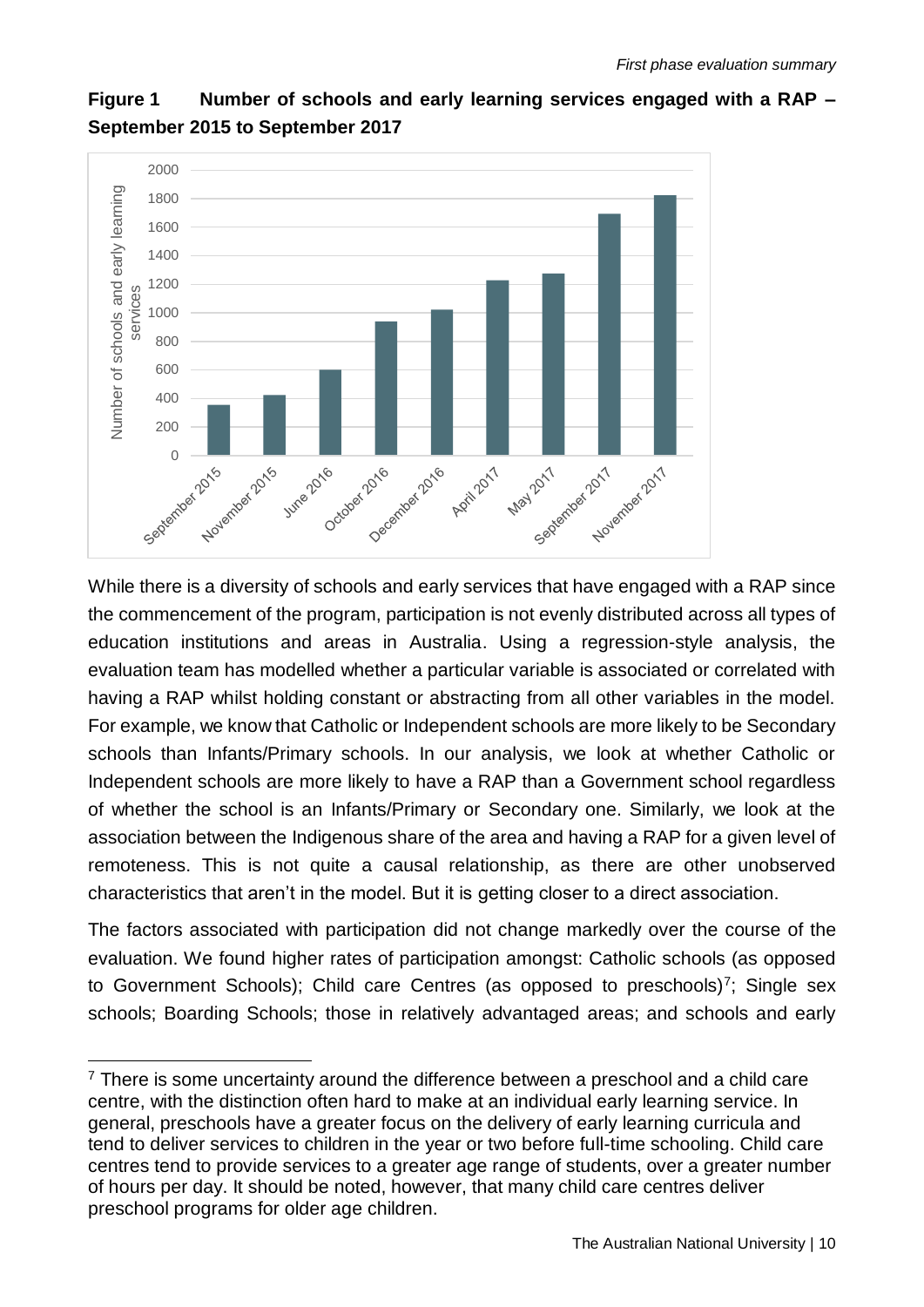learning services in South Australia, the ACT, and Queensland (compared to NSW, Victoria, Tasmania and the NT). There were lower rates of participation amongst special schools; those in outer regional and remote Australia (compared to major cities or inner regional areas); and Western Australia.

One very notable exception in terms of the stability of the explanatory variables is the per cent of the area that identifies as being Indigenous. Between November 2015 and April 2017, the association with this variable was consistently significant (and positive). Schools where the surrounding area had a high Indigenous percentage were more likely to have engaged with *Narragunnawali*. The initial interpretation for this was that schools with a relatively high proportion of students who were Indigenous may have seem the program as being of more relevance to them. More recently, however, the size of the coefficient dramatically reduced, and it is no longer statistically significant, implying that this assumption may no longer be holding.

The fact that the Indigenous status of the area in which the school is located did not have a positive association with participation is a very positive finding. As mentioned in the introductory sections of this paper, it is very important that the focus of Reconciliation programs (especially *Narragunnawali*) is not assumed to be Indigenous students only. It would appear that the efforts of Reconciliation Australia to encourage a diversity of schools and to focus on the role played by non-Indigenous students in the Reconciliation process is having benefits.

# <span id="page-10-0"></span>**4 Evaluation findings – Results from the school reflection surveys**

One action as part of participation in a Reconciliation Action Plan is completing and reflecting on a *whole*-*school or early learning Service Reflection Survey* (RS)*.* There have been two versions of the survey throughout the early life of Narragunnawali, both designed by Reconciliation Australia with assistance from the ANU. The focus of the RS is to assist RAP Working Groups<sup>8</sup> (RAPWGs) to reflect on the current state of reconciliation in their school or early learning service as one of the first steps in developing a RAP.

The RS looks at the three main spheres of the school or early learning service – in the classroom, around the school and with the community, with the most recent version of the

- People from the local Aboriginal and/or Torres Strait Islander community
- Principal/Director or executive-level membership or support
- Teachers and educators
- Parent and wider community representatives

l <sup>8</sup> The RAPWG is responsible for setting up and leading the RAP and ensuring that it becomes part of the school and early learning service culture. It must include: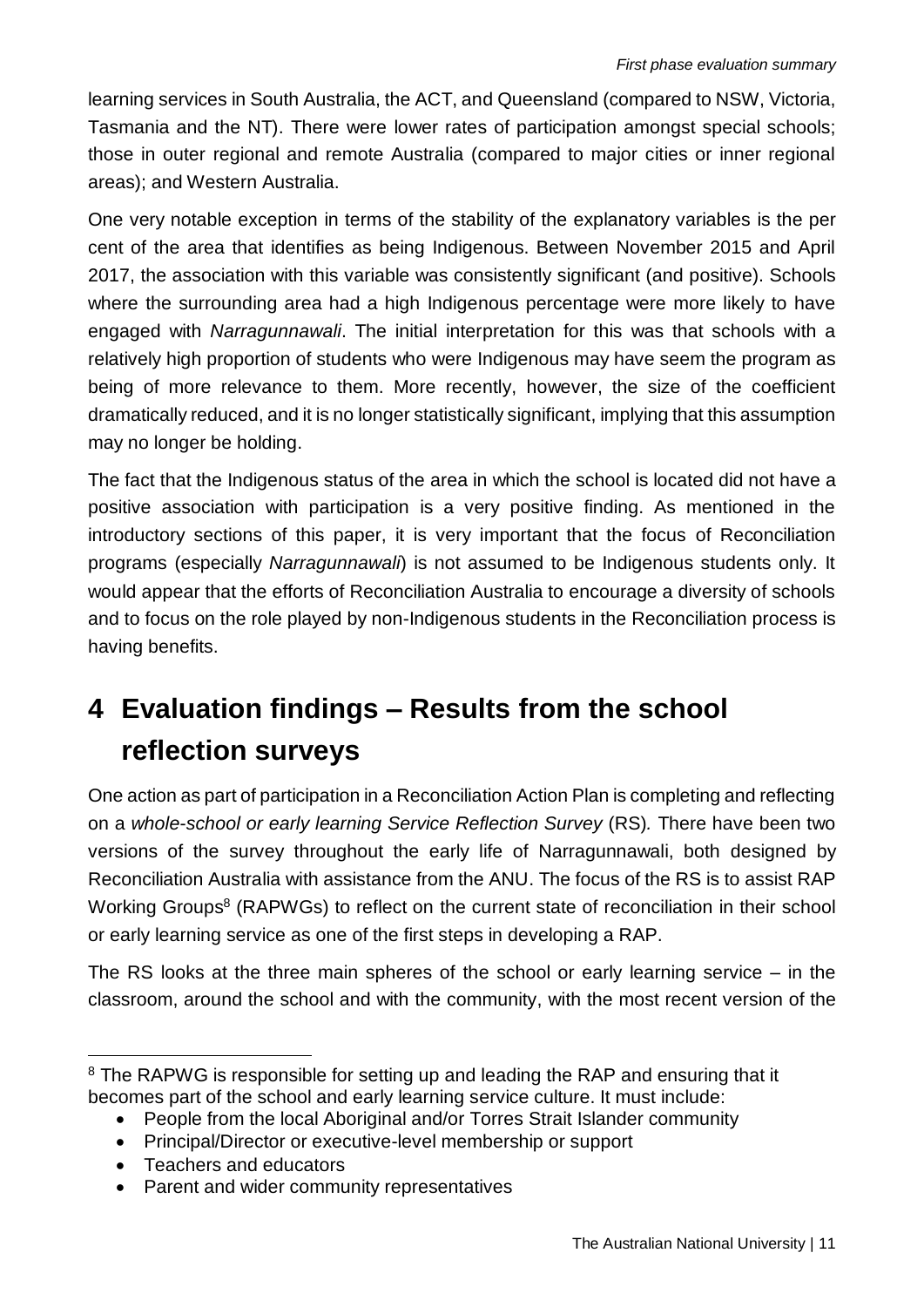survey having 23 questions in total. While the survey was designed as a tool for schools and early learning services, it still has significant analytical use.

A number of key findings emerged from the initial analysis of the RS (in May 2016). First, there was a considerable degree of uncertainty amongst the Working Group (who filled out the survey) and what is happening within the school or early learning service. This is particularly the case for what is happening within the classroom. A second major finding was that there was a strong relationship between some of the key measures. For example, those schools or early learning services that display a flag were much more likely to have teachers that have completed cultural competency, proficiency or awareness training and are more likely to Acknowledge Country at events at the school or early learning service. Those schools or early learning services where teachers feel knowledgeable about local Aboriginal and Torres Strait Islander histories and cultures were more likely to be involved in activities with the local Aboriginal and Torres Strait Islander community. There is strong evidence, in other words, that different aspects of reconciliation in schools and early learning services are reinforcing.

The final finding from the initial analysis was that there are other characteristics that predict reconciliation activities and outcomes. Teachers in Independent schools were reported to be less likely to be knowledgeable on Aboriginal and Torres Strait Islander issues. They were also reported to be significantly less likely to Acknowledge Country. Schools or early learning services in relatively disadvantaged areas were less likely to display an Aboriginal and/or Torres Strait Islander flag. This may be a resourcing issue. Finally, teachers in schools or early learning services in areas with a high Indigenous usual resident population were more likely to have undertaken cultural competency, proficiency or awareness training These initial findings pointed to areas of existing strength, as well as where things can be built on.

For this final report, we analysed responses to the latest wave of the RS. These were conducted between the  $6<sup>th</sup>$  of April and the  $2<sup>nd</sup>$  of October, 2017. In total, there were 447 responses to the survey, of which 329 were from an Early Learning Service, 106 from a School, 4 from a Cluster of schools or early learning services, and the remaining 8 for which the type of school or early learning service is unknown. We can use this data first as a crosssection of a self selected set of schools currently engaging with *Narragunnawali*. The data shows a very high rate of support for the principles of *Narragunnawali*, with ongoing uncertainty amongst the RAPWGs.

Two very important questions in the survey with regards to teacher confidence are Question 2 related to incorporation of Indigenous histories, cultures and perspectives and Question 12 on discussion of Indigenous issues during staff meetings.<sup>9</sup> For the first of these questions,

<sup>&</sup>lt;sup>9</sup> The specific wording for Question 2 is 'How many teachers and educators regularly and confidently incorporate Aboriginal and Torres Strait Islander histories, cultures, perspectives and contemporary issues into curriculum planning and teaching?' whereas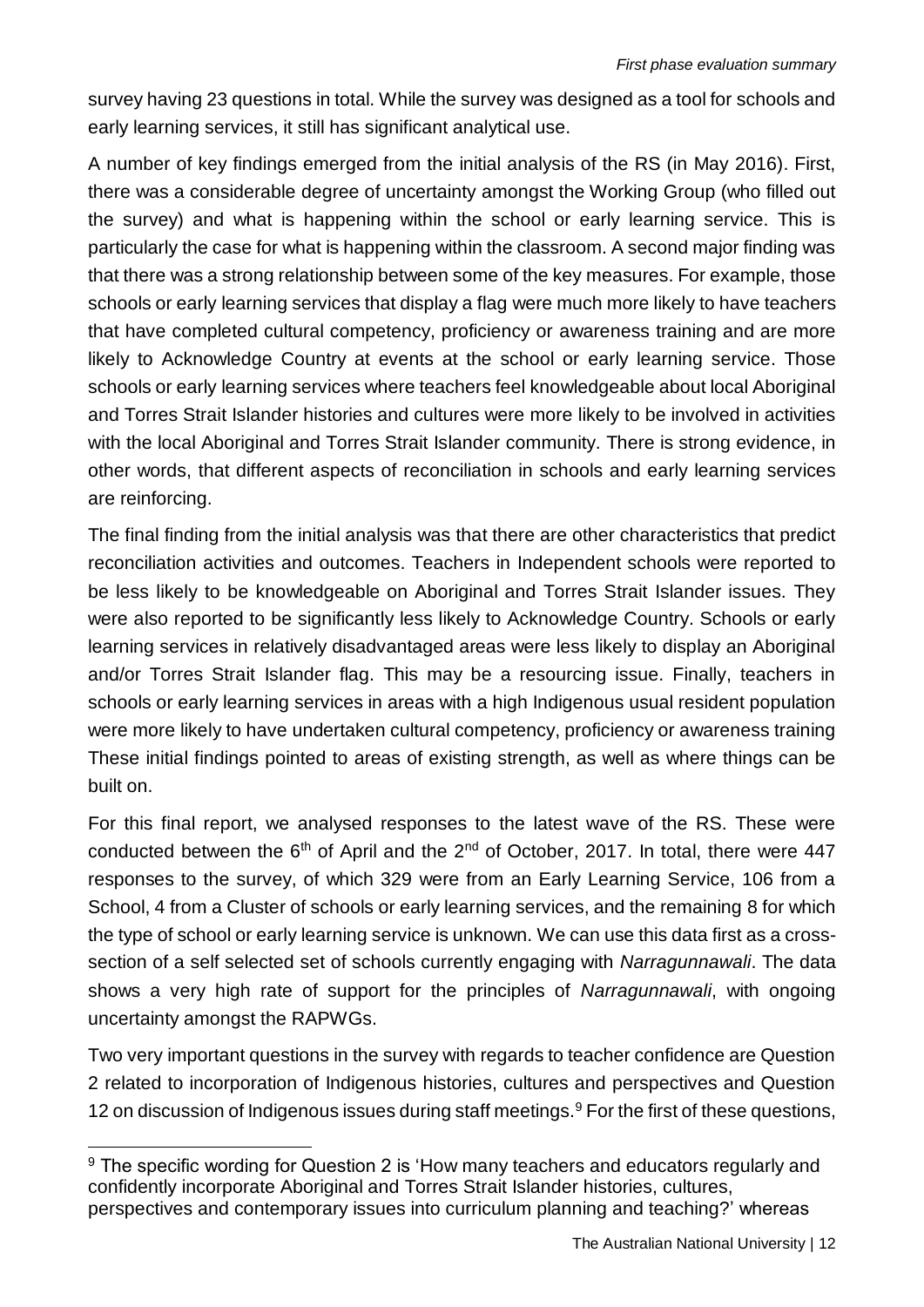the majority of respondents (56.1 per cent) report that in their school or early learning service around 50% or more of their teachers and educators 'regularly and confidently incorporate Aboriginal and Torres Strait Islander histories, cultures, perspectives and contemporary issues'. Furthermore, around four-fifths of respondents (79.7 per cent) report that 'Aboriginal and Torres Strait Islander histories, cultures and perspectives discussed at staff meetings' at least some of the time.

Given the effect of racism on school and later life outcomes, there is likely to be considerable interest in one of the new questions on the survey that asks – 'Does your school or early learning service have an anti-racism strategy?' It is encouraging that 54.0 per cent of respondents answered that their school or early learning service did have such a strategy. What is somewhat problematic, however, is that 28.2 per cent of respondents were unsure and unable to answer the question. One might assume that an anti-racism strategy is only of use if the majority of teachers and educators are aware of it, so the fact that there is so much uncertainty, even amongst this self-selected group is cause for concern.

While there is considerable knowledge of and confidence in incorporating Indigenous issues within the school, only around a quarter of respondents (25.3 per cent) reported that in the last year 50% or more of teachers and educators 'collaborated with Aboriginal and Torres Strait Islander people to prepare and deliver lessons' and around the same proportion (26.8 per cent) reported that in the last year 'Aboriginal and Torres Strait Islander community members, businesses or organisations [were] invited to be involved in activities at your school or early learning service' often (3-4 times) or Regularly (5 times or more). *Narragunnawali* has the potential to do much more in facilitating interaction with the community.

As the name suggests the RS is useful for schools and early learning services to reflect on what they are doing well, what they are doing less well, and where there is uncertainty. It is also useful, however, to measure change through time. Specifically, there were 264 schools and early learning services for which we had information on the results from their RS prior to the *Narragunnawali 2.0* refresh, as well as data from the most recent version. By comparing the results across those two waves, it is possible to obtain some information on how comparable outcomes are changing through time. While question ordering matters, as does the exact wording of questions (Groves, Fowler Jr et al. 2011), there are thirteen questions for which it is possible to compare change through time.

A very positive finding from the analysis of this linked-through-time data is that there are very few schools or early learning services that have moved backwards in the key outcome measures. For example, of the 151 schools or early learning services that reported that they were flying the Aboriginal and/or Torres Strait Islander flag when they first filled in the RS,

the specific wording for Question 12 is 'How often in the last term (approximately 10 weeks) were Aboriginal and Torres Strait Islander histories, cultures and perspectives discussed at staff meetings?'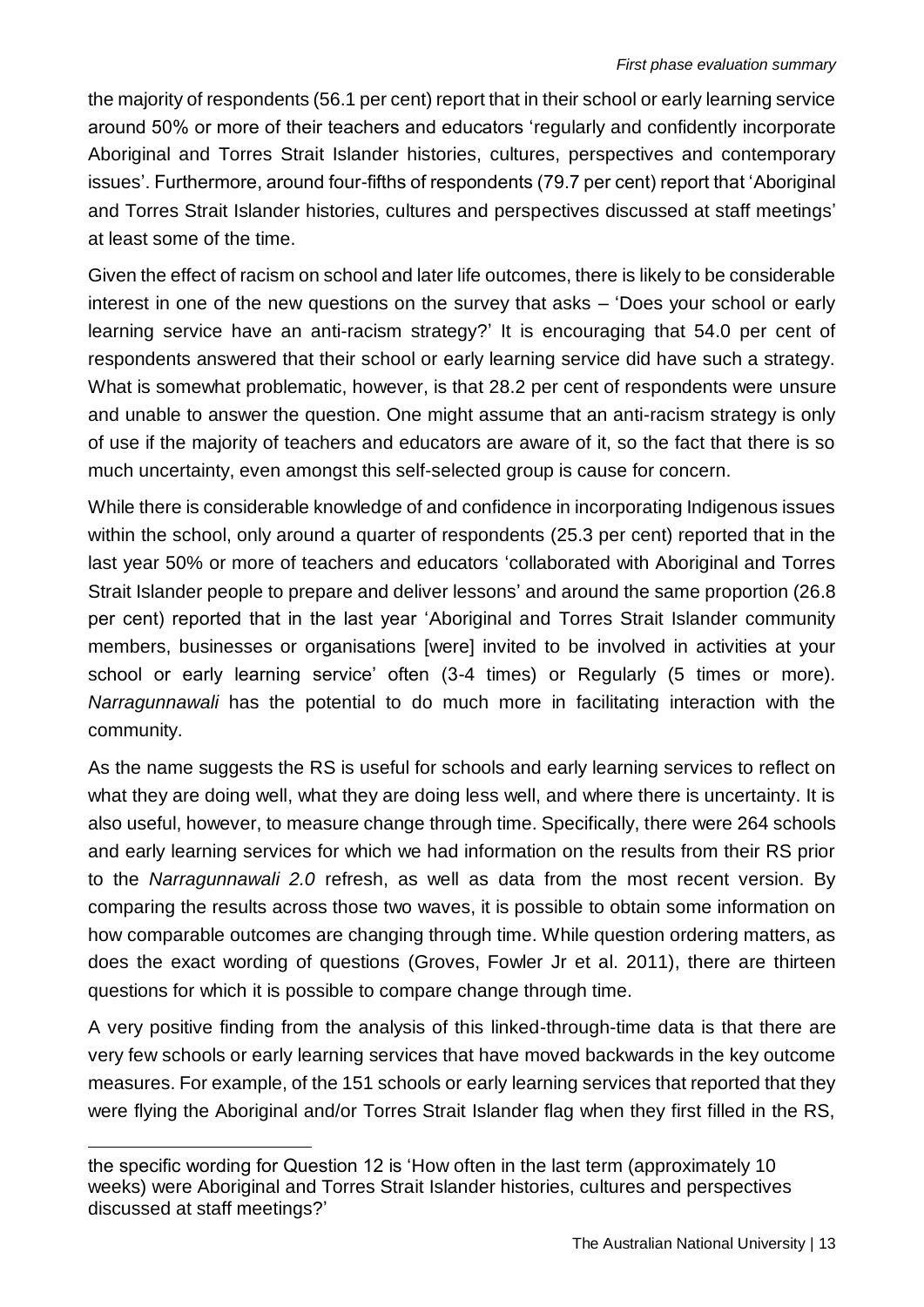only 11.2 per cent did not report that they were in the second wave. One might hope this percentage would be zero, but around one-in-ten schools is a relatively small share, given the quite large percentage that don't fly the flag across the total school and early learning service disadvantage.

More importantly, in addition to few schools and early services falling backwards, there were a very large per cent of schools and early learning services that changed from not undertaking a particular activity or being unsure in the first round of the survey to undertaking it (at least some of the time) in the second wave. Some of these changes were quite substantial.

In the linked sample, there were 129 schools or early services that reported that none of their 'teachers and educators regularly collaborate with Aboriginal and Torres Strait Islander people in preparing and delivering lessons' or who were unsure the first time they filled in the RS. By the second wave (post April  $6<sup>th</sup>$ ), however, only 32.6 per cent of respondents answered none or unsure to the corresponding questions.

Similarly, there were 79 schools or early learning services that reported in the first wave of the survey that none of their staff 'have undertaken some level of Aboriginal and Torres Strait Islander cultural competency, proficiency or awareness training' or that they were unsure of how many. Of those, 64.6 per cent reported that at least some of their staff had done so in the subsequent wave.

A final important and very dramatic change through time relates to acknowledgement of country. There were 97 schools or early learning services in the longitudinal sample that in the first wave reported that they 'never Acknowledge Country at regular events' or who were unsure. Of these, only five gave a similarly negative answer in the second wave of data collection.

It is not possible to attribute causality to these findings. There are other changes within education and Australian society broadly that may be increasing collaboration with peoples, participation in cultural competency/proficiency/awareness training, and acknowledgement of country. However, the fact that such a high proportion of schools and early learning services within the program were becoming more likely to undertake such practices is very strong *prima facie* evidence for the effectiveness of the program in these domains.

While not as dramatic, there were also positive change in *Narragunnawali* schools in terms of awareness of the relevant parts of the Australian curriculum; provision for reconciliation initiatives; discussion at staff meetings; welcomes to country; participation in National Reconciliation Week/NAIDOC week activities; and the use of Aboriginal and Torres Strait Islander advisory groups. Putting this another way, there is very strong evidence that those schools that continue to engage with *Narragunnawali* increase the types of activities that the program is trying to support.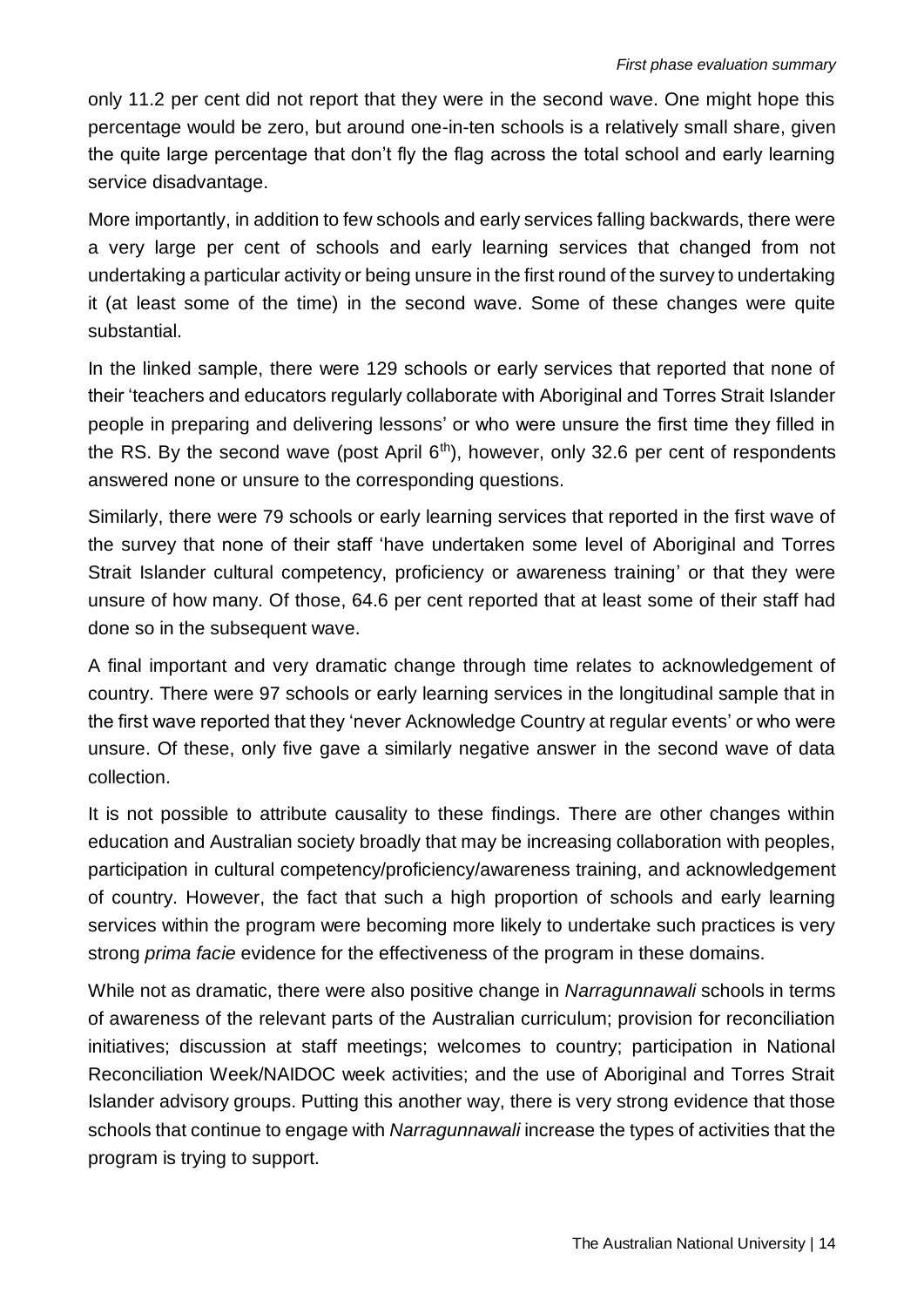# <span id="page-14-0"></span>**5 Evaluation findings – Interviews and other qualitative findings**

While a large focus of the evaluation has been making use of existing administrative and other data, there was also a small amount of primary data collection already undertaken for the project. This included interviews with five schools and early learning services, as well as a Baseline Reconciliation in Schools and Early Learning Services Survey (Baseline RISELSS).

The demography of the survey responses to the Baseline RISELSS reflect (for the most part) the distribution of those working in schools and early learning services. Most people agreed or strongly agreed with statements about Aboriginal and Torres Strait Islander peoples and cultures, including that Aboriginal and Torres Strait Islander people hold a unique place as the First Australians (93.9), Aboriginal and Torres Strait Islander cultures are important to Australia's identity as a nation (93.9 per cent) and I feel proud of our Aboriginal and Torres Strait Islander cultures (89.0 per cent).

While a very large percentage (82.9 per cent) either agreed or strongly agreed that 'Racial discrimination towards Aboriginal and Torres Strait Islander people is a problem in Australia', only 13.4 per cent agreed or strongly agreed that 'Racial discrimination towards Aboriginal and Torres Strait Islander people is a problem in my school or early learning service'. There was a fairly high self-reported level of knowledge about the 'History of Aboriginal and Torres Strait Islander people in Australia' and 'Aboriginal and Torres Strait Islander cultures.' Interestingly, there wasn't that much difference in confidence in teaching about these two topics compared to knowledge, with responses of 61.7 per cent and 53.1 per cent respectively.

One of the main findings from the qualitative interviews is that the process and outcomes from participation in Narragunnawali are unique to each school and early learning service. However, across the case studies (and the interviews with educational institutions) there was a generally and genuinely positive view towards Narragunnawali and RAPs. It was felt that they either provided a framework to embed and expand on existing activities, or as an impetus to undertake activities that had been seen as important, but for which those involved in the school or early learning service did not know how to get started. There was also a sense of making activities that were infrequent or irregular a more integral part of the school or early learning service.

There were, however, a number of barriers to a more successful engagement with Narragunnawali that were identified as part of the interviews. The most common of these were no knowledge of Aboriginal or Torres Strait Islander families that were attending the school or ELS; difficulty in bringing together a committee with staff buy-in needed; personal beliefs of individual staff members, with some seeing RAPs as 'another thing' they have to do; not knowing how they can embed Aboriginal and Torres Strait Islander cultures and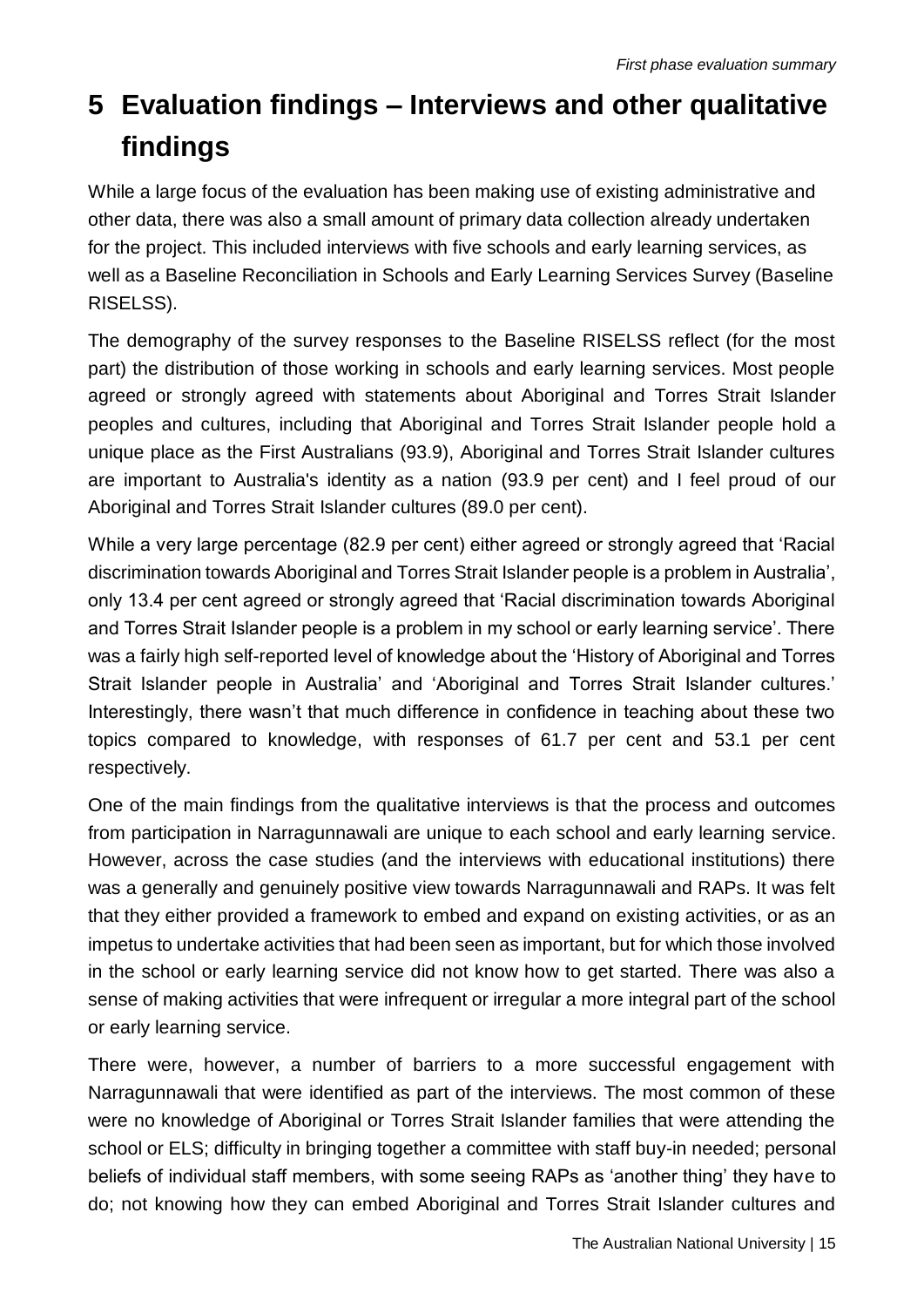histories throughout the curriculum, and a repeated fear of getting it wrong, or not doing it respectfully; and a lack of time to develop the RAP.

In addition to this primary data collection, the evaluation team undertook an analysis of the vision statements that were provided as part of the development of RAPs. One of the actions within Narragunnawali is for the RAPWGs to draft a Vision for Reconciliation statement. At the time the analysis was undertaken, we had Vision Statements for 633 schools and early learning services, which contained a total of around 64,500 words. Not surprisingly, the most commonly used words in the Vision Statements were Aboriginal, Torres Strait Islander, and Reconciliation. Other common words that were identified were more instructive. This includes community/communities (595 times), people (450), children (436), culture (403) and respect (322). Perhaps what is most interesting is that the verb with the most common response is 'will' (appearing 363 times) and 'can' (156 times), indicating a strong confidence in the ability of the school or early learning service to achieve its aims.

Despite these common themes, the Vision statements were heterogeneous in terms of length, structure, and content (themes, specificity, etc.). We undertook detailed analysis using a subset of statements (randomly identified from the complete population) to identify themes and variation. Within this subset, there were a number of themes that occurred frequently, others that occurred sometimes, and some themes that did not occur as much as we might expect.

Some of the themes that occurred frequently were: Respect and recognition; Partnerships and relationships; and Learning about Aboriginal and Torres Strait Islander histories and cultures. An example quote that captures this is:

> *"Our vision for Reconciliation is built on striving for a culture of respect, friendship and trust. We aim to achieve this by encouraging students and staff to actively embrace diversity. We recognise the special place and culture of Aboriginal and Torres Strait Islander peoples within Australia."*

Those themes that occurred less frequently, but that were nonetheless quite important are: Definitions/conceptualisations of reconciliation; References to past and present injustices/harm; Acknowledgement of Country, Traditional Owners/Custodians; Diversity and multiculturalism; and Broad commitments to action. An example quote that captures the commitment to Diversity and Multiculturalism is:

> *"Our school vision for reconciliation is to create a school that nurtures and strengthens students, where diversity is acknowledged and students are encouraged to be the best they can be."*

With regards to broad commitments to action, one of the Vision Statements stated that:

*"We at <school or early learning service> plan on embarking on a journey to embed an Aboriginal perspective into our Early Childhood curriculum"*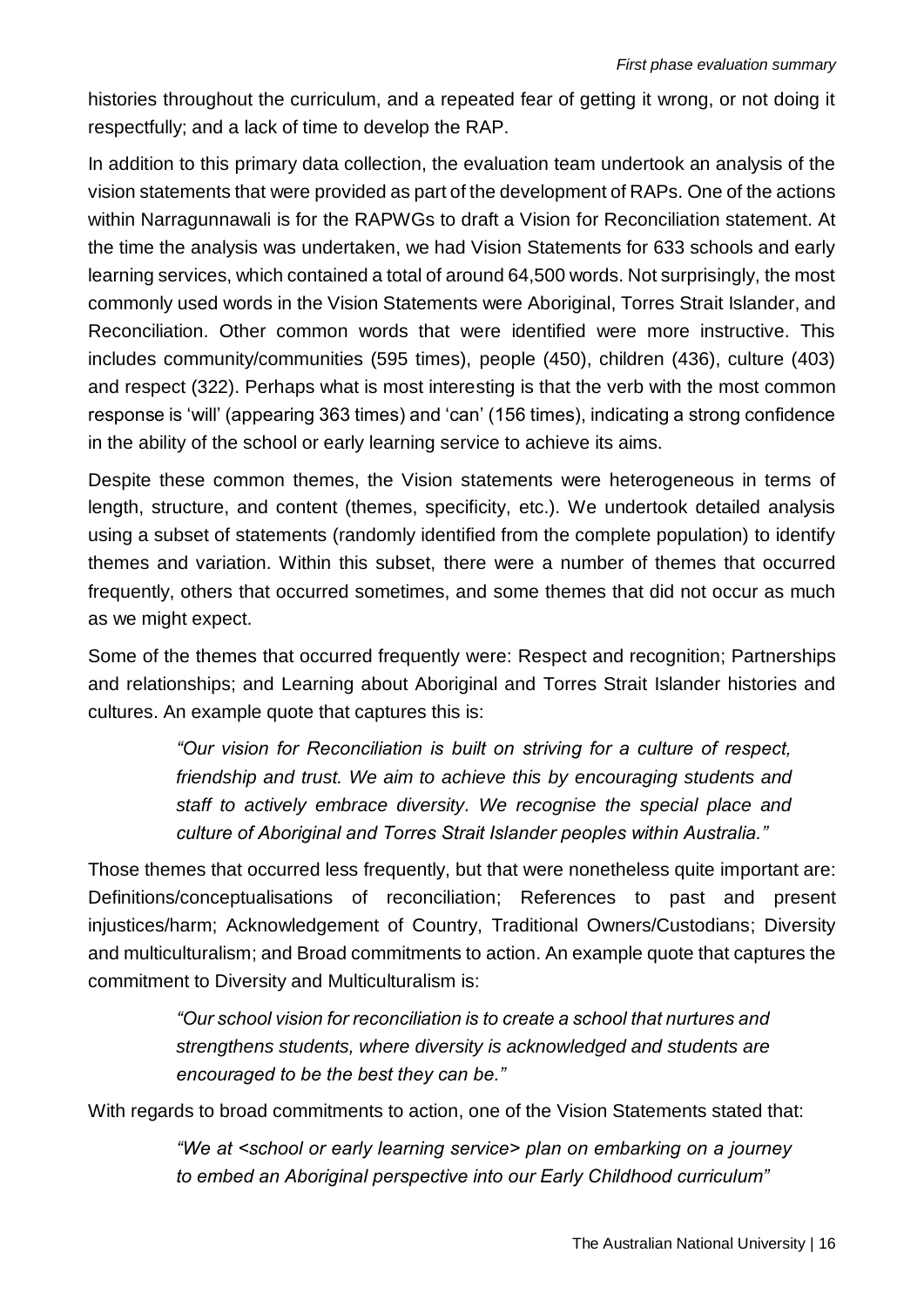The final categories that the analysis identified as rarely appearing in the Vision Statements are Concrete actions to implement the RAP; and Review processes. That is not to say that there weren't schools and early services that included these concepts in their Vision Statements. For example, one institution stated that:

> *"Every Aboriginal and Torres Strait Islander student at <school or early learning service> is being supported to match or better the outcomes of their fellow students, demonstrated through data and evaluations of effective personalised learning programs that use best practice in literacy, numeracy and other critical aspects of learning."*

Another stated that:

"This RAP will be attached to and implemented alongside the weekly planning to eventually form part of our Quality Improvement Plan."

In general though, the use of such specific statements was rare. It may be that schools and early services feel that Vision Statements aren't the appropriate avenue to articulate specific actions or how progress will be assessed. It is also true that the RAP itself documents a number of specific actions that the school or early learning service signs up to. However, the power of the Vision Statements is that they are one aspect of *Narragunnawali* that allows individual schools and early learning services to use their own words and individual circumstances to articulate what is unique about their institution. it is worth considering whether there are other avenues that might allow for such expression.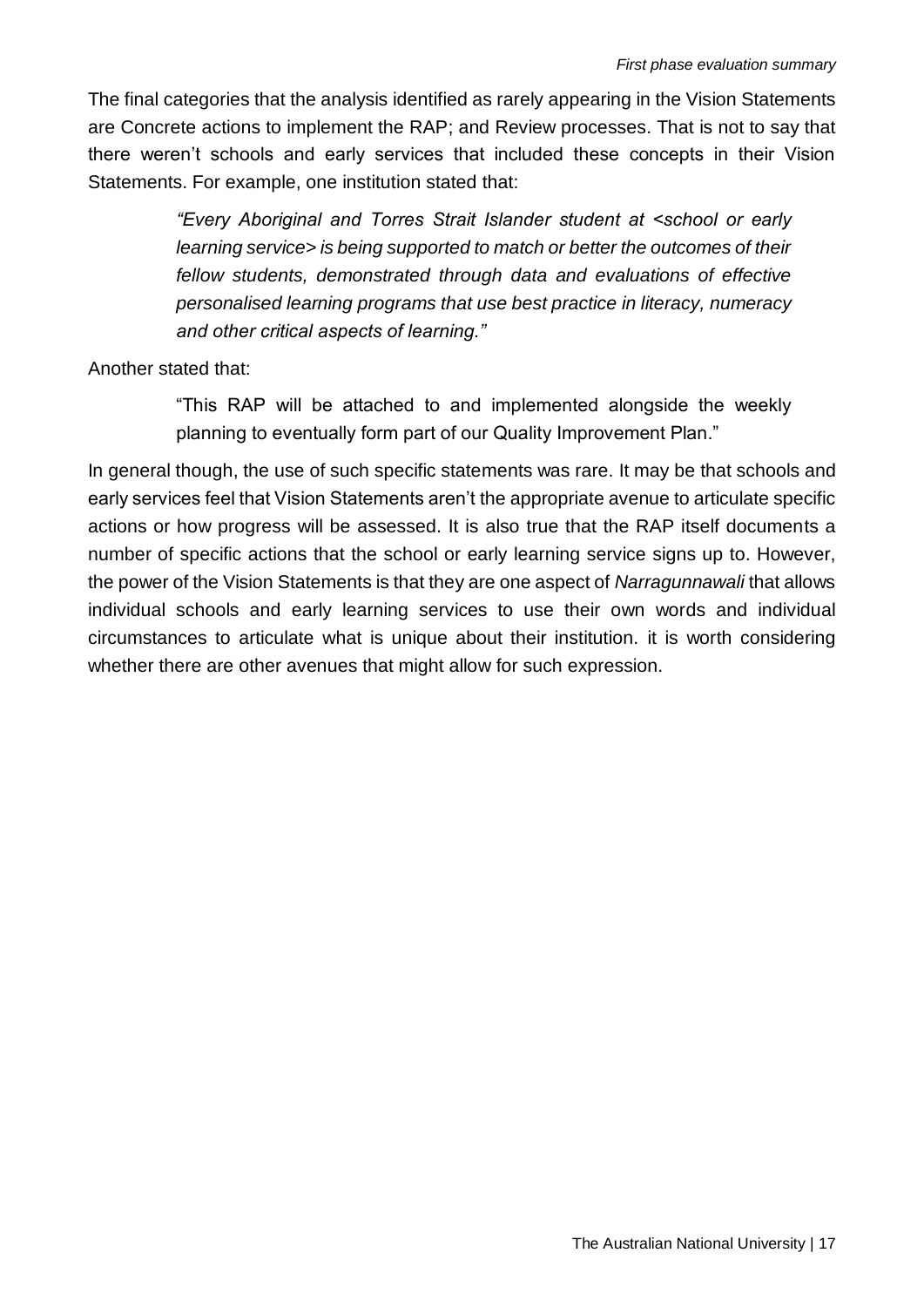# <span id="page-17-0"></span>**6 Evaluation findings – Analysis of external datasets**

As was made very clear at the start of this paper, Indigenous students aren't the sole, or even the main focus of *Narragunnawali*. It is true that there is an expectation that Indigenous students would benefit substantially from a curriculum that incorporates Indigenous knowledge and content; that increased trust and reduced prejudice and discrimination are vital to Indigenous students feeling comfortable attending school and seeing it as being of benefit; and that as future adult citizens of Australia, current Indigenous students will benefit in the workforce and in accessing services from a program like *Narragunnawali* if it proves to be successful. However, many of these benefits are leveraged through the peers and educators of Indigenous students.

It is possible to obtain some information on this through a dataset that ostensibly has very little to do with *Narragunnawali* – the *Longitudinal Study of Indigenous Children* (LSIC), also known as *Footprints in Time.* LSIC commenced in 2008 and data is collected annually from approximately 1,500 Aboriginal and Torres Strait Islander children and their families.

Primarily quantitative data is collected about:

- the children—their physical and mental health, how they develop socially and cognitively, their place in their family and community, and significant events in their life;
- the children's families and households—their health, work, lifestyle, and family and community connectedness;
- the children's communities—facilities, services, and social and community issues; and
- services—child care, education, health and other services used by the child's family.

LSIC has two cohorts: B, who were 6 months to 2 years old at Wave 1, and K, who were 3.5 – 5 years old in Wave 1. The 11 sites used in the study were selected to cover the range of socioeconomic and community environments where Australian Indigenous children live, so is not nationally representative.

For late waves of data (including that used in this paper), interviews are carried out with three main subjects:

- Primary carer—the parent or carer who knows the study child best. In most cases this is the child's biological mother. Research Administration Officers (RAOs) undertake an extensive interview with the primary carer of every study child, asking questions about the study child, the primary carer and the household. It is a face-toface interview.
- Study child—the main focus of the study. Data is collected through direct assessments such as vocabulary assessments, practical exercises (Who am I, the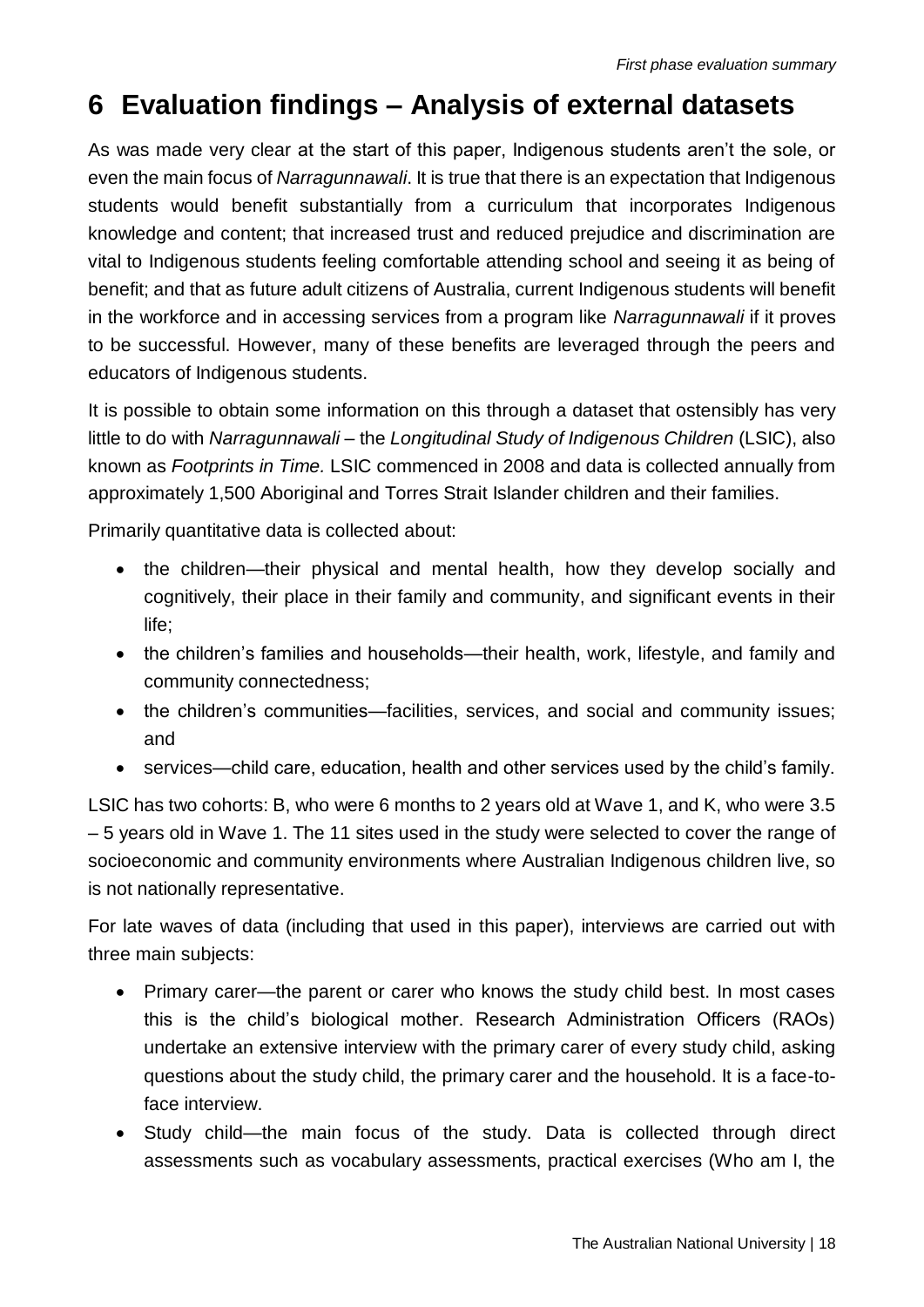Progressive Achievement Test-Reading and the Matrix Reasoning Test) and child height and weight. The children also answer face-to-face interview questions.

• Teachers and child care workers—complete written or online questionnaires that include their observations of the study children.

The fieldwork is conducted by Department of Social Services Research Administration Officers (RAOs) who are all Aboriginal or Torres Strait Islanders. Ideally, participants are interviewed at 12-month intervals.<sup>10</sup>

Release 8.0 is the latest publicly released version of the LSIC data available, and the one that is used for this report. Interviews were carried out in 2015, and the survey contains information on 756 children from the B cohort, and 499 children from the K cohort. The average age for children in the B cohort at the time of interview was roughly 8 years and 1 month, whereas the average age for the K cohort at the time of interview was almost exactly 11 years.

The main question of relevance for this project was asked of 414 responding teachers across both cohorts. Amongst a set of other questions, teachers were asked whether the school had a Reconciliation Action Plan (dsv8\_12), with possible responses of [1] Currently doing; [2] Working on; and [3] Not doing. There was also an option for Don't know. The proportion of respondents in each of these categories is summarized in Figure 2 below.



#### **Figure 2 Responses to presence of RAP from the LSIC**

Results from the LSIC show that the vast majority of teachers of Indigenous children (who were in the LSIC sample) in 2015 did not know whether their school had a RAP (57.6 per

 10

[https://www.dss.gov.au/sites/default/files/documents/08\\_2014/footprints\\_in\\_time\\_wave4.p](https://www.dss.gov.au/sites/default/files/documents/08_2014/footprints_in_time_wave4.pdf) [df](https://www.dss.gov.au/sites/default/files/documents/08_2014/footprints_in_time_wave4.pdf)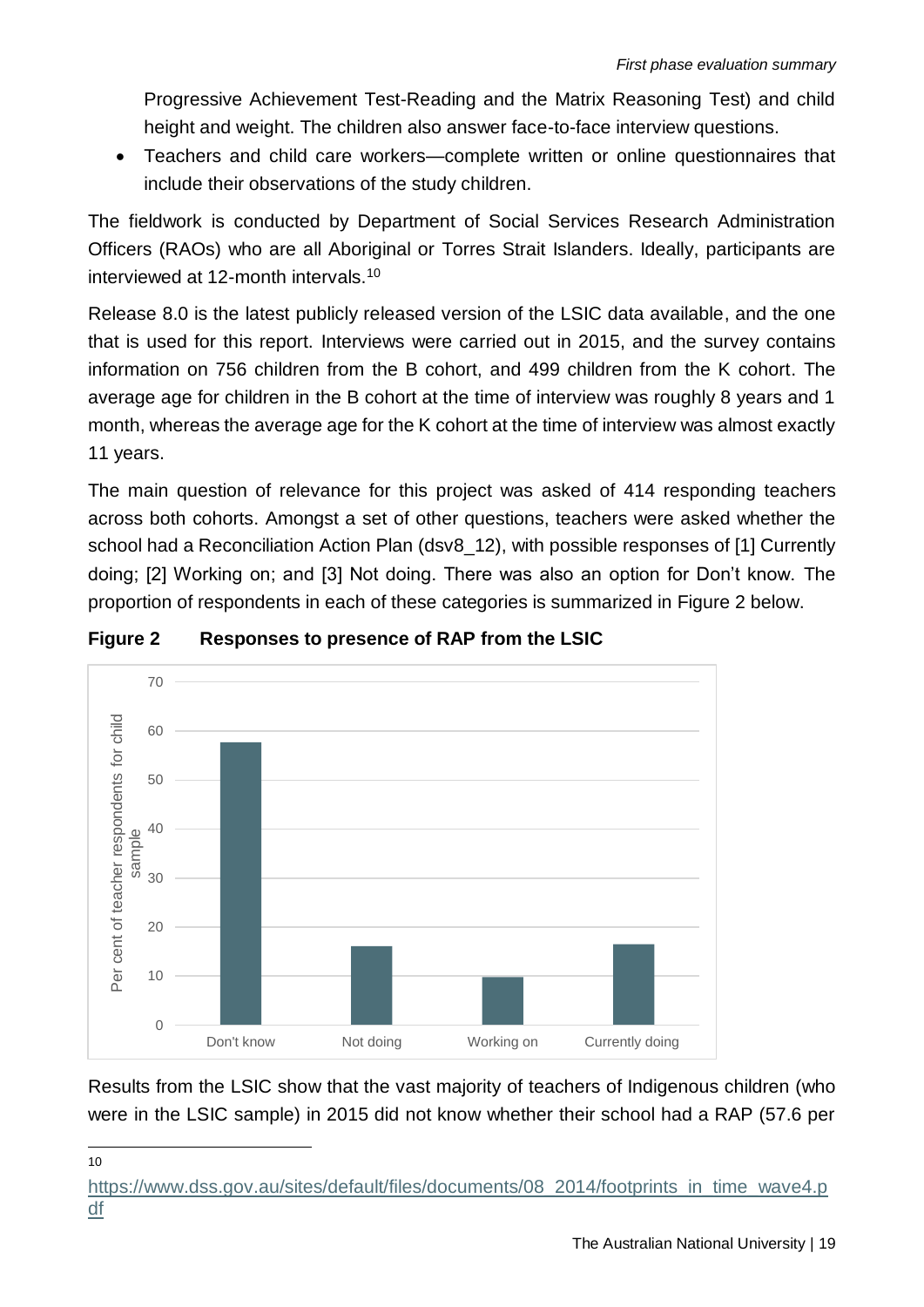cent). Of those that did know, there was a higher percentage of teachers who were either Working on/Currently doing a RAP (26.3 per cent) compared to those who were 'Not doing' (16.1 per cent). While it should be kept in mind that this data comes from 2015 when *Narragunnawali* was at a much earlier stage with less publicity and fewer resources available, the results from the LSIC do nonetheless show that there is a large degree of uncertainty amongst teachers within the schools of mid-late primary school students. If these patterns continue for later waves of the LSIC, then it would be worth considering bolstering the extent to which *Narragunnawali* provides resources, practices and advice for dissemination of knowledge within schools.

When discussing the school reflection survey, it was noted that there was significant variation in the types of activities that were being conducted within the schools and early learning services that had a RAP. By definition, this tells us very little about the extent to which those activities vary between those with and without a RAP. Figure 3 provides a partial answer to that question, keeping in mind that we are conditioning on the sample of teachers of students from within the LSIC. Coding the responses to a range of questions on Indigenous-specific activities in the classroom to Yes (Working on/Doing) and No (Don't know/Not doing), the figure gives the proportion of 'Yes' responses by whether or not the school has a RAP (coded in a similar way to the above).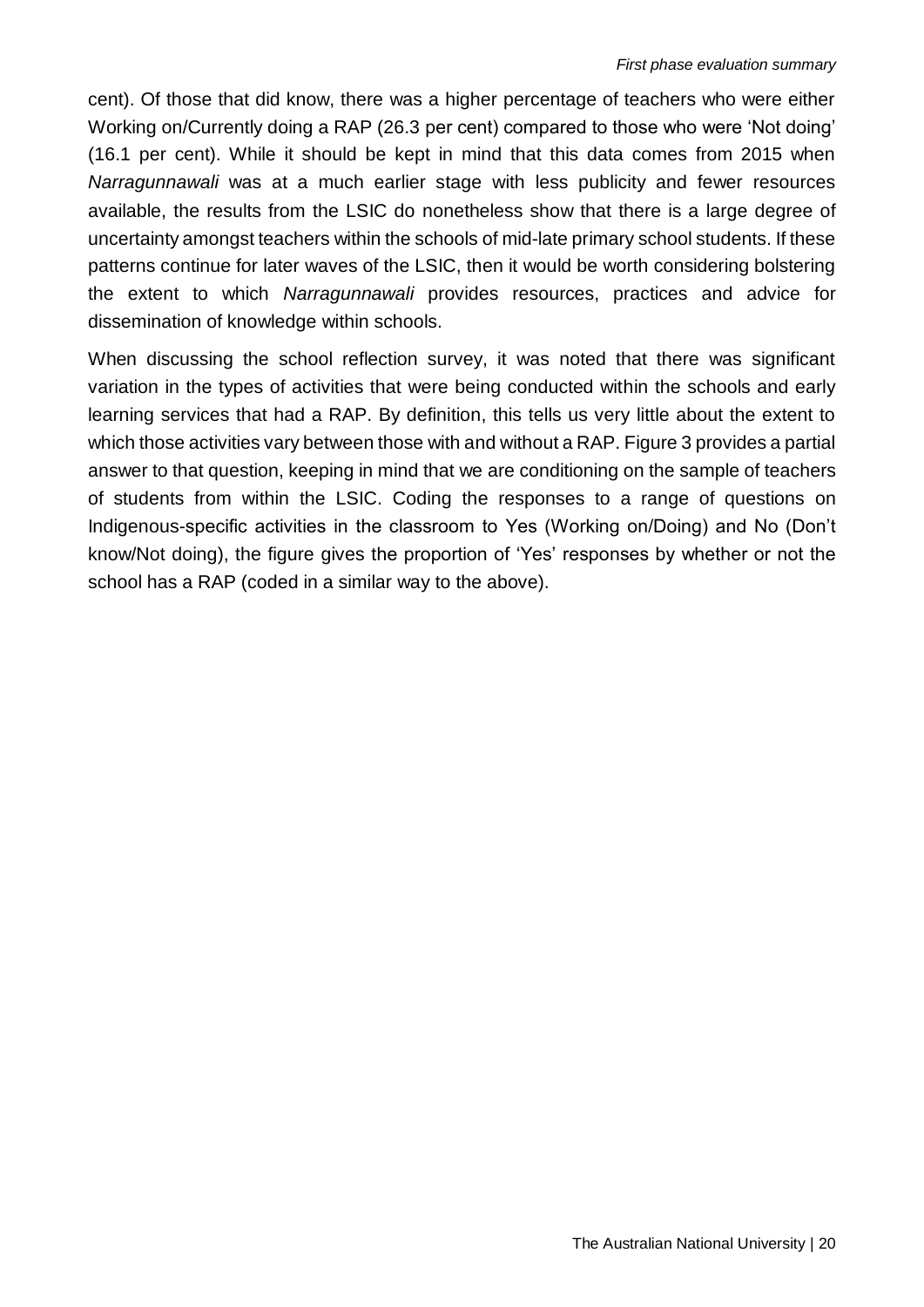#### **Figure 3 Indigenous education aspects of school by whether or not the school has a RAP**



It is very important not to assume causality from the cross-sectional LSIC results. While it might be the case that the presence of a RAP has a direct effect on the above outcomes, it is also possible that the causality runs in the opposite direction. Nonetheless, the results presented in Figure 3 give very strong evidence that those schools with a RAP are much more active in other aspects of Indigenous education. There are none of the outcome variables for which the 'whiskers' around the estimates overlap, meaning that all of the differences are statistically significant. Furthermore, many of the differences are qualitatively very large. For example, schools with a RAP (or who are working on one) are much more likely to be involved in activities within the Aboriginal and Torres Strait Islander Community than those without (including those who don't know). There is also a very large difference in encouraging the use of Indigenous languages, having an Indigenous Education Worker, and implementing an Aboriginal and Torres Strait Islander Language program.

While there is very strong evidence from the LSIC that participation in a RAP is positively correlated with a number of initiatives that are likely to benefit Indigenous children, there is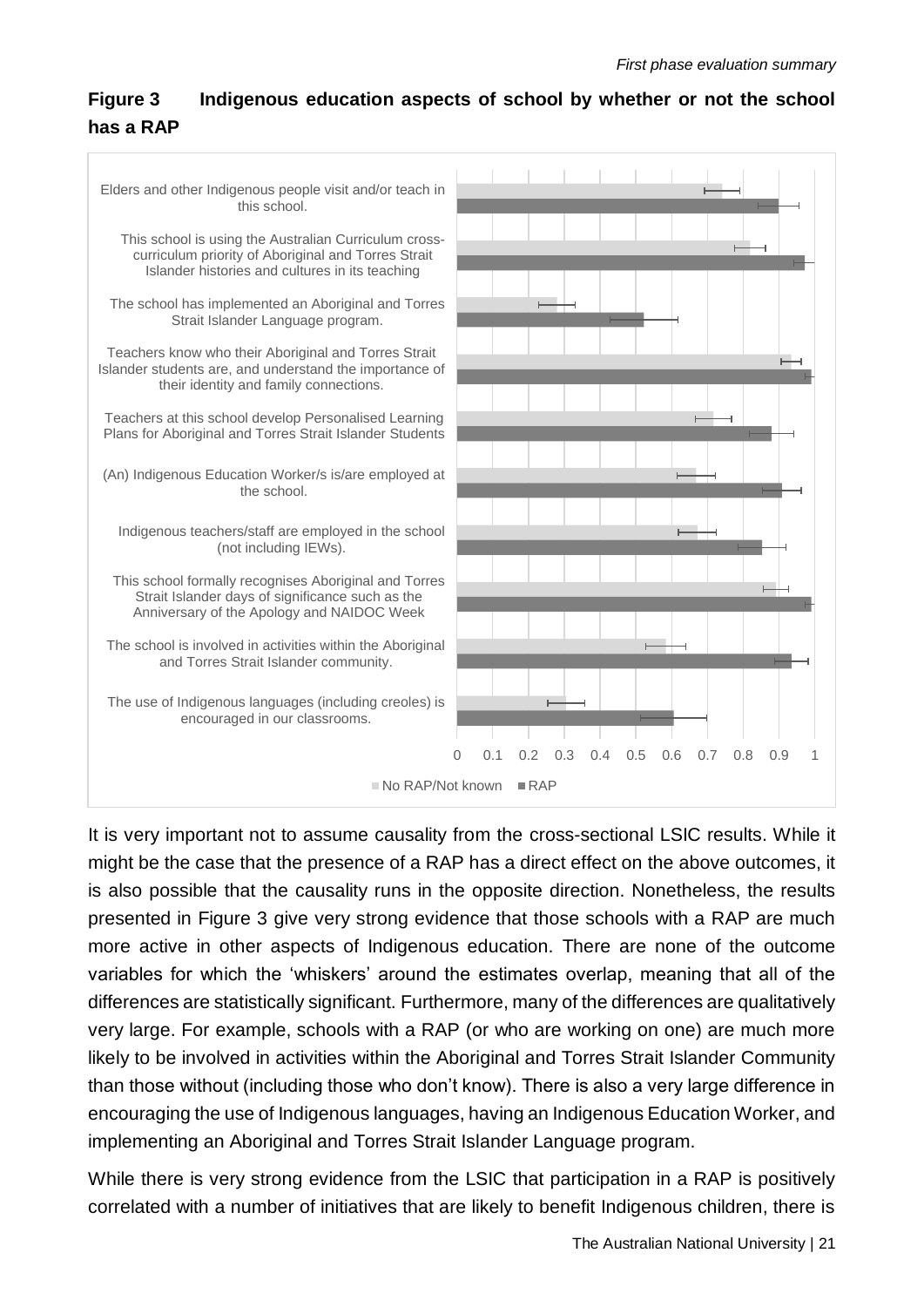very little evidence that *Narragunnawali* is having that impact yet. When parents were asked whether their child was bullied at school because they were Indigenous or whether the child looked forward to go to school each day, there was very little difference between those in a school with and without a RAP. There is some weak evidence that the proportion of Indigenous children who do not want to go to school on a given day is lower for those in a school with a RAP than those without. Specifically, 22.3 per cent of parents in non-RAP schools reported that their child did not want to go at least some of the time, compared to 16.8 per cent in RAP schools. While this difference is not statistically significant (the p-value is 0.11), it does give some support for RAP schools being a more welcoming environment for Indigenous students.

Figure 4 gives the proportion of students in the K cohort who responded 'Yes, always' to a series of questions about the class and the school. Unlike in Figure 3, there were no outcomes for which those children whose teacher responded that there is a RAP in the school had a higher probability than those whose teachers did not. This may be because the sample sizes are relatively small (between 158 and 169 students answered the questions). Nonetheless the results suggest that it will take some time before the presence of a RAP in the school will impact on the outcomes of students.

#### **Figure 4 Student views on school by whether or not the school has a RAP**



While the effect of *Narragunnawali* on Indigenous child outcomes is likely to take some time, the effect on teacher outcomes is likely to be more immediate and direct. Keeping in mind again the difficulty in making causal inference about a program that is not part of a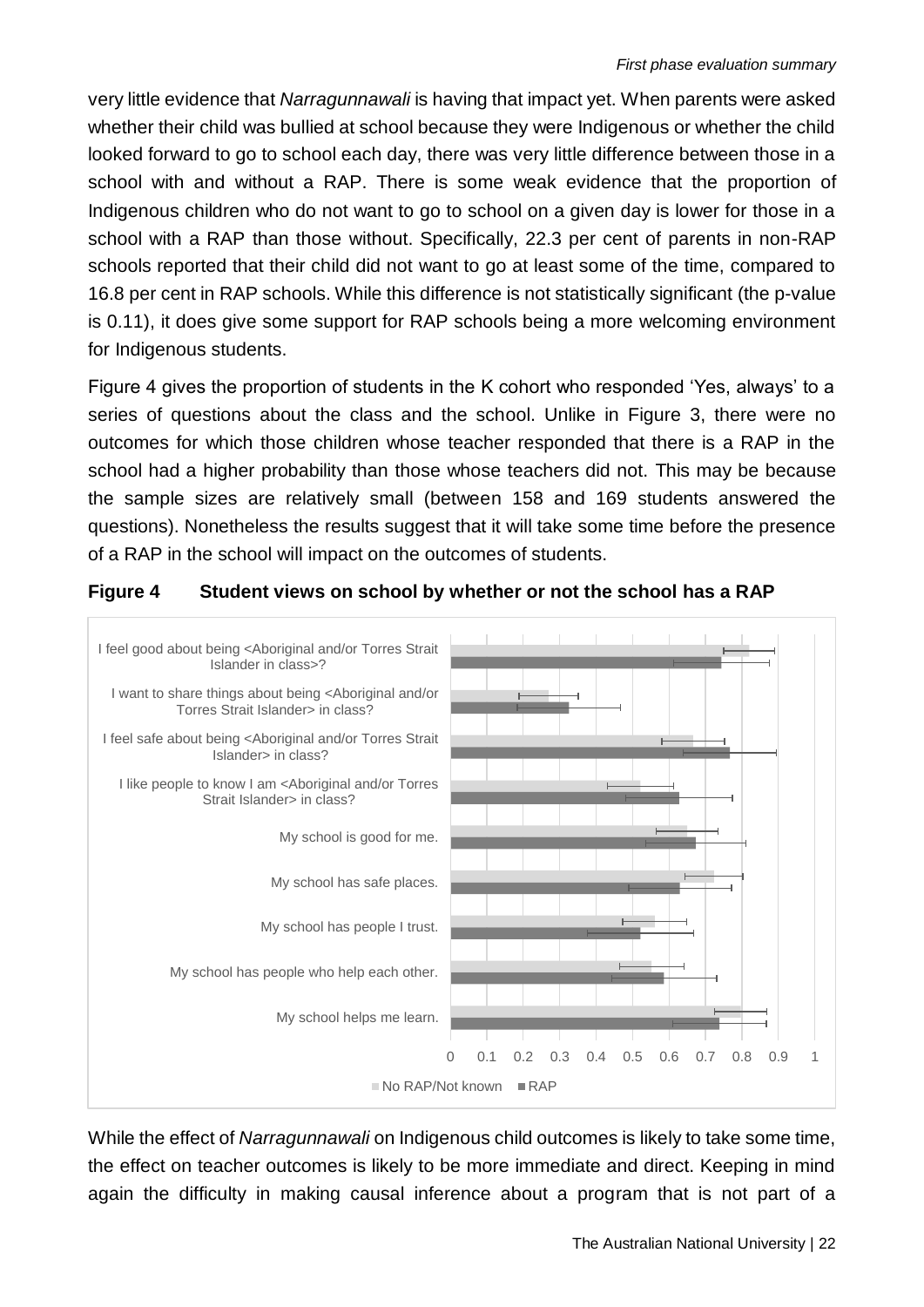randomized trial, the results presented in Figure 5 give some evidence that teachers in schools with a RAP are much more likely to have had 'cultural experiences' than those schools without a RAP. Teachers are asked to 'Please indicate the number of times (including 0 times) in the last 6 months' that they have had a set of experiences, with Figure 5 giving the averages for the teachers in the Rap and No Rap schools.



#### **Figure 5 Teacher experiences by whether or not the school has a RAP**

Given the small sample sizes, the averages in Figure 5 are estimated with a fair degree of imprecision. Nonetheless, there is a significant difference in the average number of times teachers have participated in Indigenous community events in the community where I teach at the 5% level of significance, and a significant difference at the 10% level of significance for two additional variables (I have had a conversation with Indigenous community members outside of school in the community where I teach; and I have met with the parent or caregiver of an Indigenous student I teach). Furthermore, there are no variables where those teachers in a non-RAP school have a higher value that is close to being statistically significant.

On balance, the LSIC is a useful dataset that has information on schools that do **and** do not have a RAP. The data shows that there are large differences in activities for those schools with a RAP, and those teachers in those schools are for the most part more likely to engage in positive activities within the community. There is, however, still significant uncertainty around the presence of RAPs within the schools, and there is no evidence yet that having a RAP is correlated with student outcomes. These last two areas should be monitored and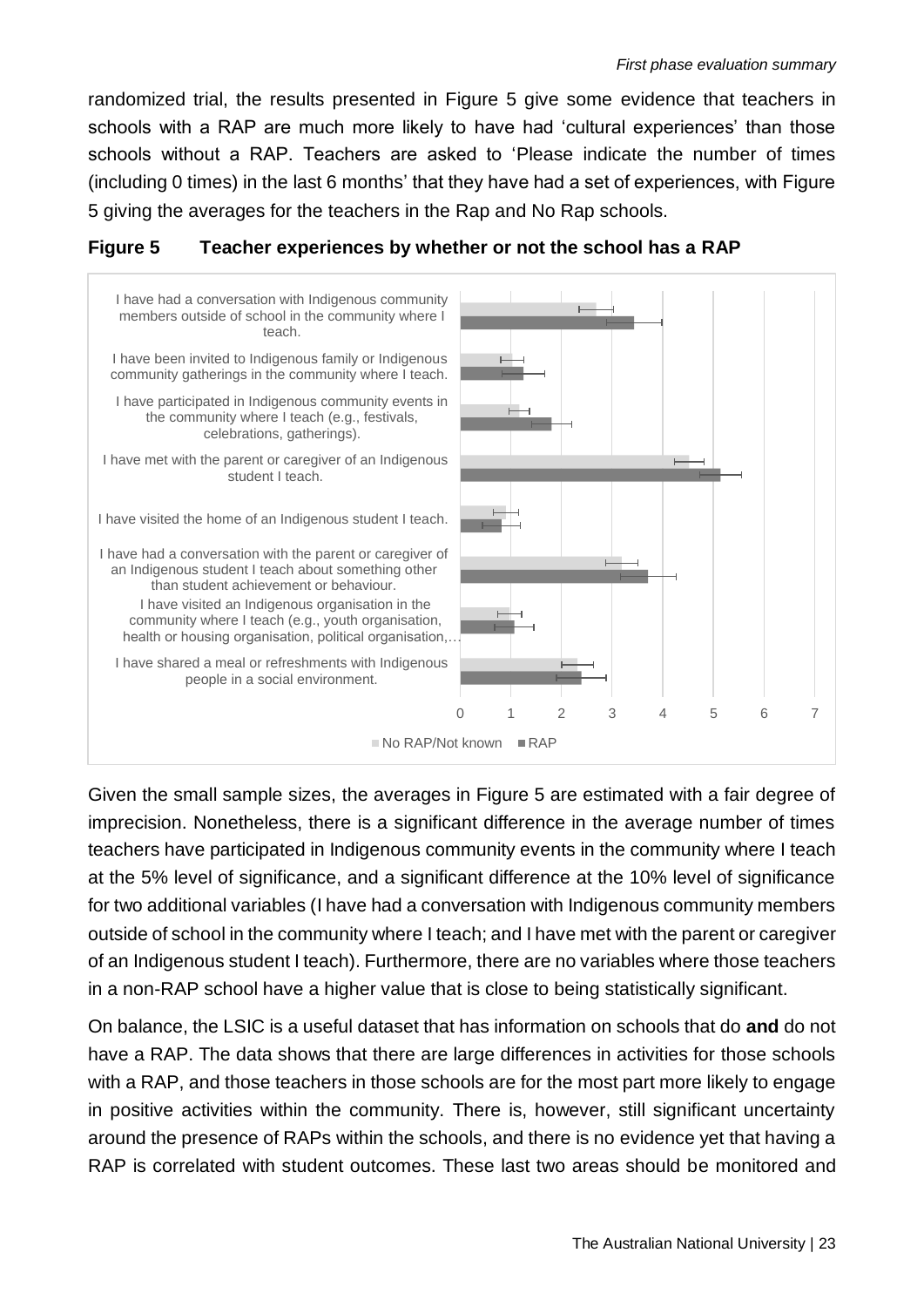evaluated as the program matures and as schools begin to have had RAPs for much longer periods of time than was the case in 2015.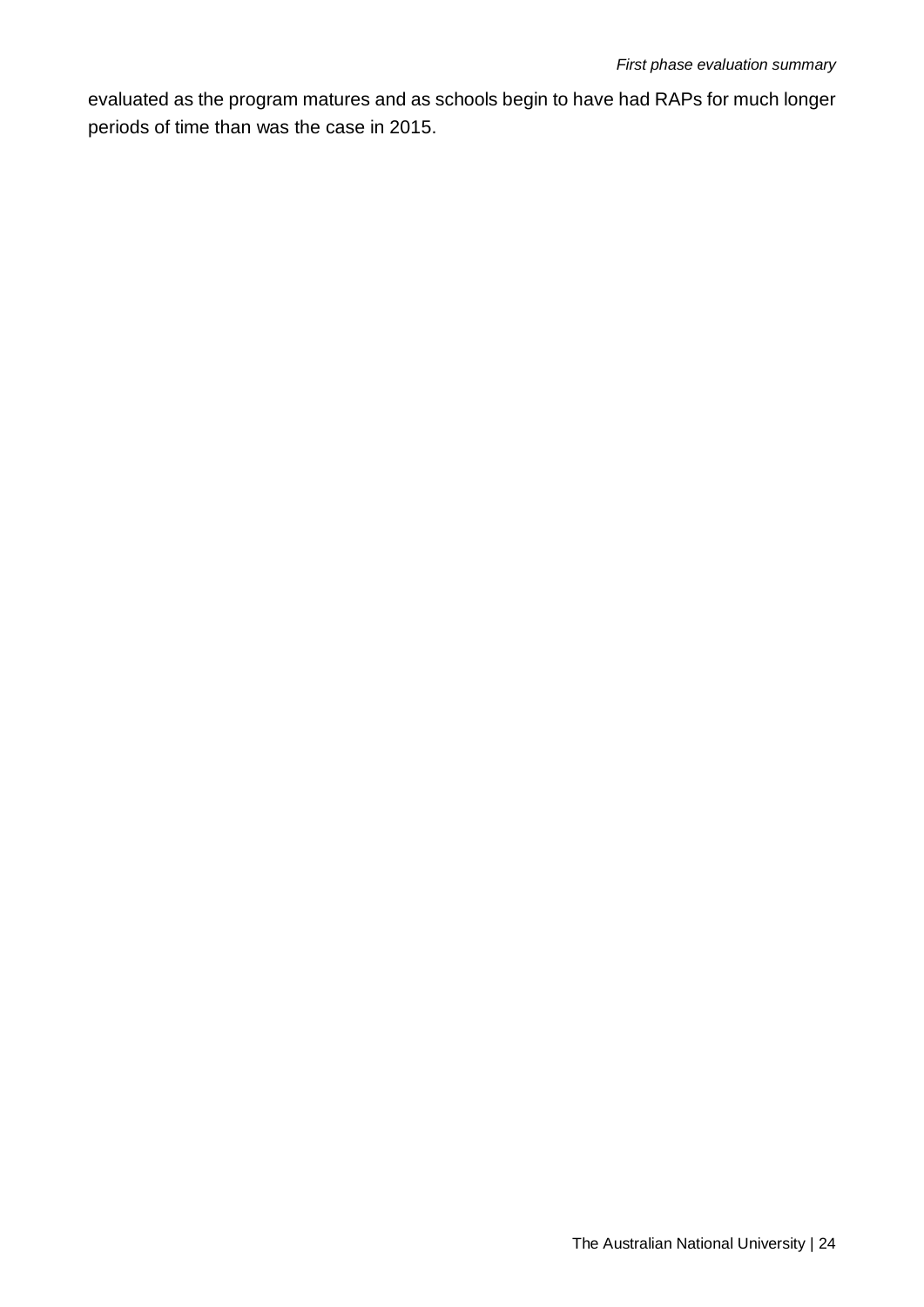## <span id="page-24-0"></span>**7 The next phase of the evaluation**

#### <span id="page-24-1"></span>**7.1 Updated aims and objectives**

The evaluation of *Narragunnawali* summarized in this paper has focused on a number of important aspects of a program that is in its infancy. We have focused on growth in the program and whether particular schools or early learning services are more or less likely to engage in the program, and how that is changing through time. We have also looked at the extent to which progression through the stages of a RAP are occurring, and whether certain schools or early learning services progress at faster or slower rates than others.

Based on the principle of making use of as much existing data as possible, we have looked at how the RAPWGs feel about the activities that are happening in schools (and how that changes through time), the content of Vision Statements, and what external datasets like the LSIC can tell us about the outcomes of teachers of Indigenous children, as well as the children themselves. Finally, we have collected a limited and targeted amount of primary data to supplement the existing datasets. As the program continues, this style of analysis and these questions will continue to be important. However, as *Narragunnawali* matures as a program, it will be important to expand the range of questions asked, and the range of data analysed.

A subsequent phase of evaluation will need to take into account the changing focus of *Narragunnawali* itself. In the 2017-2022 Project Proposal prepared by Reconciliation Australia, it was proposed that there be a continuation of existing – as well as the introduction of additional – program components. These were summarized as follows:

- Reconciliation Action Plans (RAPs) plans for whole school change, facilitated through a powerful online platform;
- Professional Learning teacher-led resources, webinars and presentations at existing face-to-face conferences;
- Curriculum Resources lessons and units of work, aligned to existing school and early learning frameworks;
- National Awards recognising and celebrating excellence and innovation in reconciliation actions;
- Evaluation and Research independent program evaluation to inform efficacy as well as to ensure sustainability;
- Communications and Marketing wide promotion of program and dissemination of policy positions and messages of societal change;
- Initial Teacher Education within their degrees, teachers and educators learn about reconciliation;
- RAPs in education jurisdictions Government, Catholic and Independent school sectors formally committed to reconciliation;
- Increase data capture –attitudinal surveys from teachers and educators, students and children, parents and carers as well as community representatives; and
- Annual symposiums reconciliation-themed and centred around change in early learning, primary and secondary schools.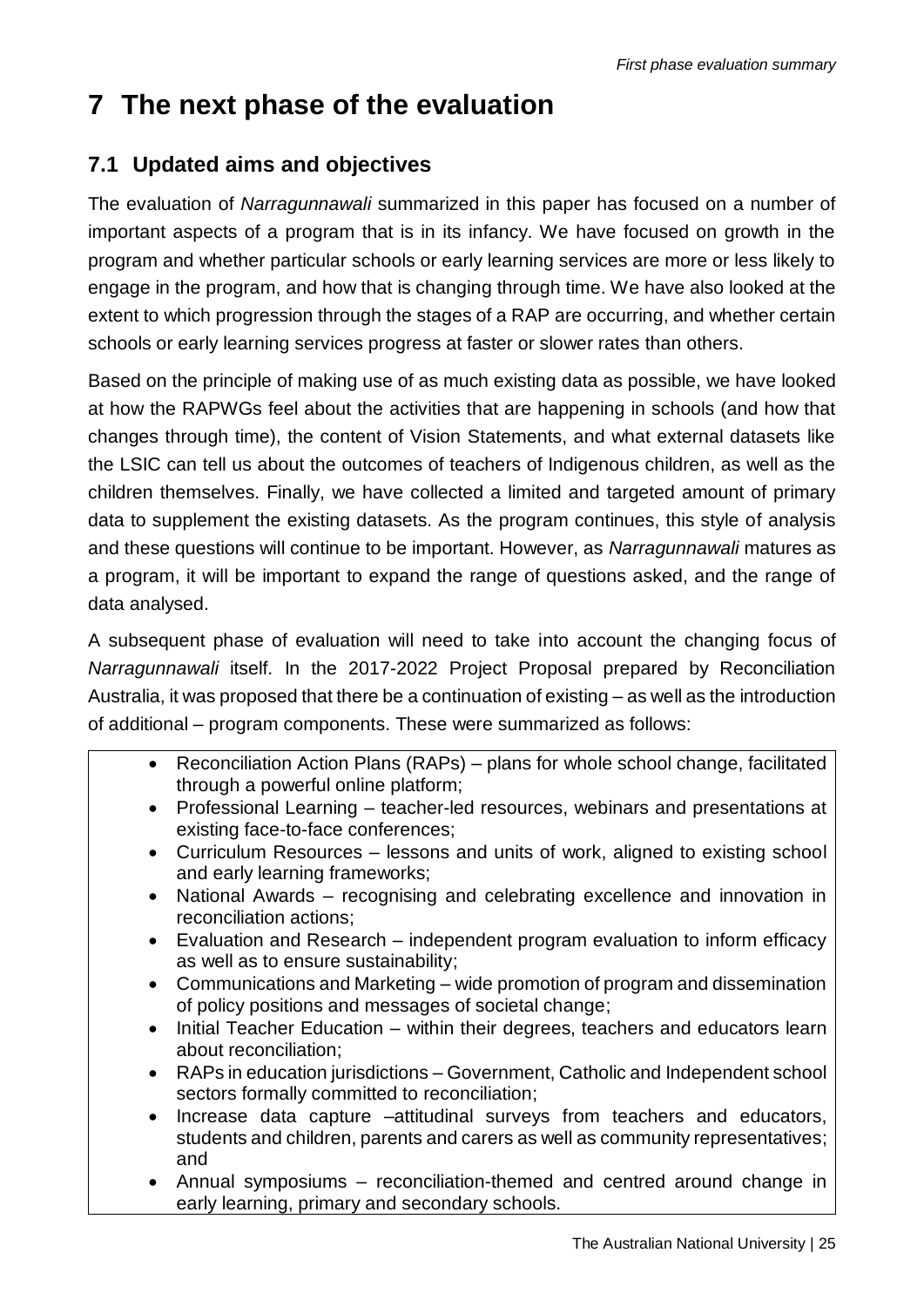This updated proposal was designed to support a revised set of aims and objectives. According to Reconciliation Australia, the aim of *Narragunnawali* is 'for Australian schools and early learning services to foster a higher level of knowledge and pride in Aboriginal and Torres Strait Islander histories, cultures and contributions'. To support this aim, the stated objectives are to:

- Support schools and early learning services to:
	- o develop and/or strengthen links with local Aboriginal and Torres Strait Islander communities (Outcome 1.0)
	- o to engage in meaningful, symbolic and practical actions of reconciliation (Outcome 2.0)
- Empower and support teachers and educators to:
	- o develop their own awareness of Aboriginal and Torres Strait Islander histories and cultures (Outcome 3.0)
	- o be confident and competent to support reconciliation in their schools and classrooms and with their students and their students' families (Outcome 4.0).

These objectives are underpinned by:

l

- o Monitoring and Evaluation (Outcome 5.0)
- o Communications and Policy (Outcome 6.0).

The aim and objectives are also supported by the five dimensions of reconciliation identified in The State of Reconciliation in Australia report (2016)<sup>11</sup>, all of which are summarised in Figure 6 below.

<sup>11</sup> The State of Reconciliation in Australia: Our history, our story, our future (2016) [https://www.reconciliation.org.au/wp-content/uploads/2016/02/The-State-of-Reconciliation](https://www.reconciliation.org.au/wp-content/uploads/2016/02/The-State-of-Reconciliation-report_FULL_WR.pdf)[report\\_FULL\\_WR.pdf](https://www.reconciliation.org.au/wp-content/uploads/2016/02/The-State-of-Reconciliation-report_FULL_WR.pdf)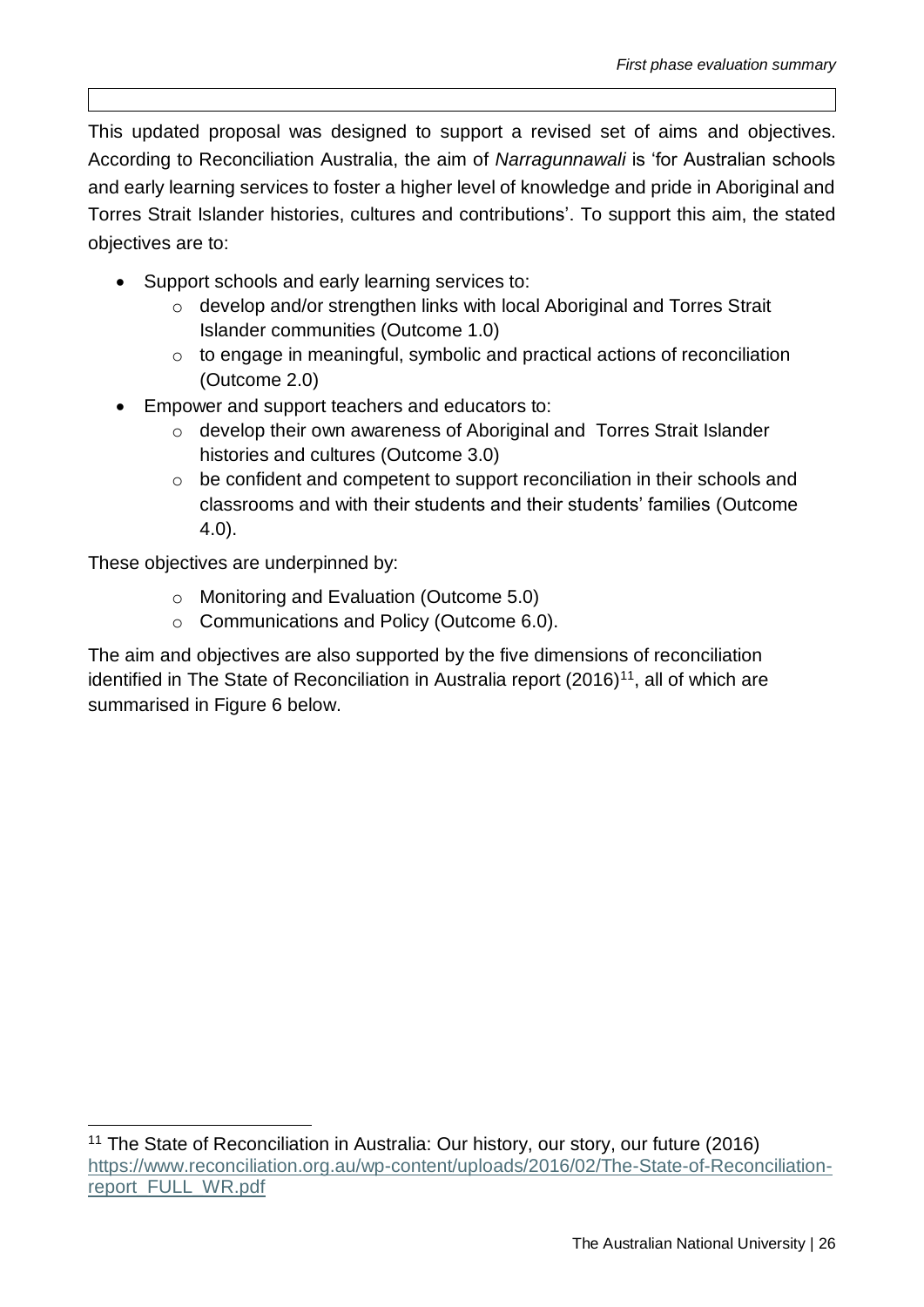**Figure 6** *Narragunnawali* **outputs, outcomes, areas of action and vision**



#### <span id="page-26-0"></span>**7.2 Evaluation questions**

In order to support these aims and objectives, it is proposed that an updated set of evaluation and monitoring questions be identified and pursued. A preliminary set of questions around 7 themes or areas are outlined below:

- 1. Growth, uptake and usage
	- a. To what extent are new schools and early learning services engaging with *Narragunnawali*?
	- b. Are existing schools and early learning services continuing to engage after the initial implementation of a RAP?
	- c. What is the depth of engagement of schools and early learning services?
	- d. How does the above vary by the type of school and early learning service?
- 2. Information sharing and within-institution knowledge
	- a. Can participation in *Narragunnwali* increase the level of knowledge within schools and early learning services about the types of activities being undertaken?
	- b. Can participation in *Narragunnwali* increase the level of knowledge within schools and early learning services about the experience of students and teachers?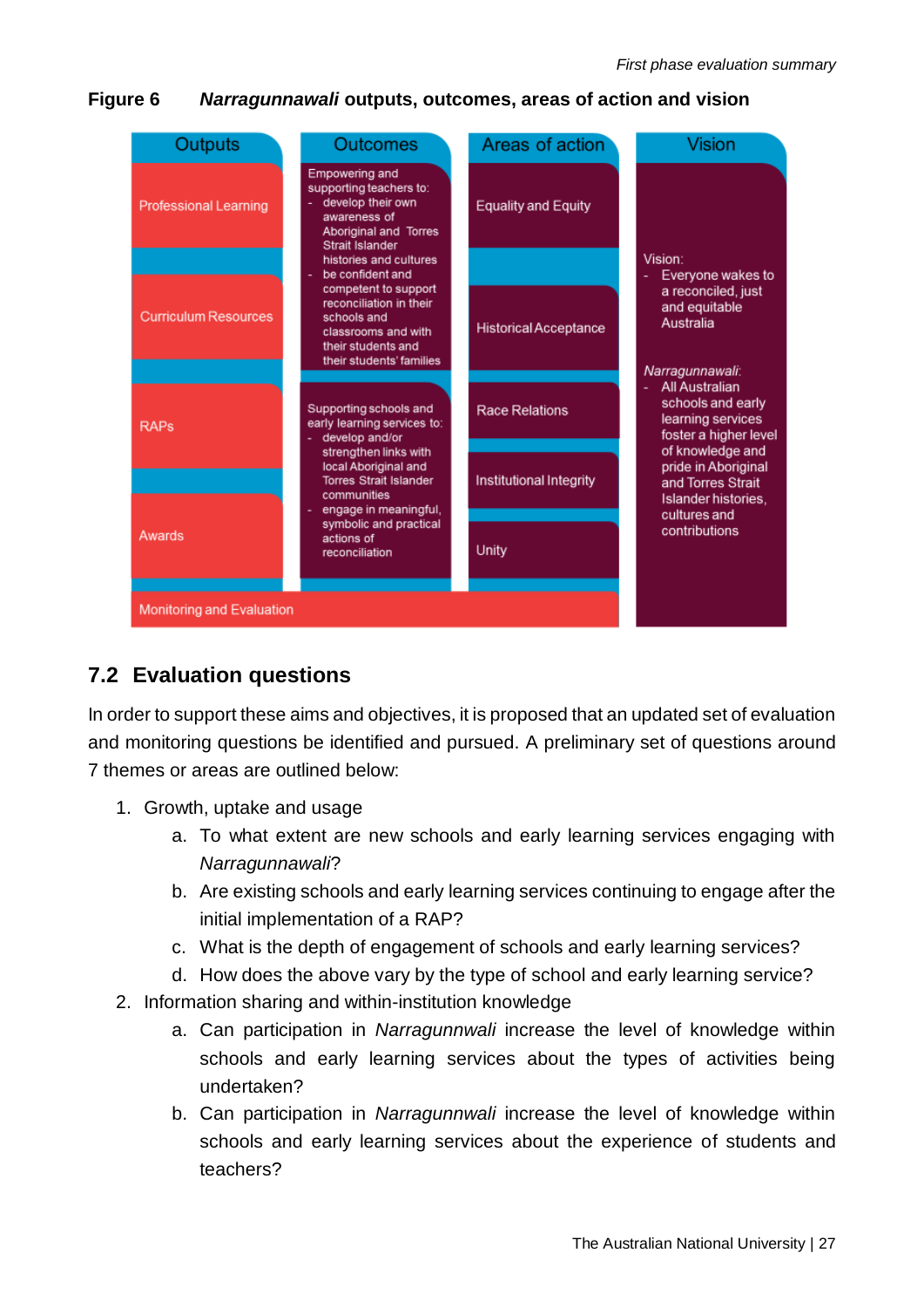- c. Can participation in *Narragunnwali* increase the level of knowledge within schools and early learning services about the attitudes and behaviours of students and teachers?
- 3. Effectiveness of resources
	- a. Which resources and what type of resources within *Narragunnawali* are being utilized and engaged with?
	- b. What is the effect of specific 'exemplar' resources on the attitudes and behaviours of those that view them?
	- c. Are there gaps in the availability of resources that could be filled by new resources developed for, or acquired by Reconciliation Australia?
- 4. Teacher knowledge and confidence
	- a. Does participation in *Narragunnawali* impact on the attitudes of educators within schools and early learning services?
	- b. Does participation in in *Narragunnawali* impact on the level of confidence of educators within schools and early learning services?
	- c. Does participation in *Narragunnawali* impact on the teaching methods used by educators within schools and early learning services?
- 5. Community interaction and engagement
	- a. What is the level of knowledge of parents/carers about *Narragunnawali* and its components?
	- b. What is the usage of components of *Narragunnawali* by parents/carers?
	- c. What is the attitude of parents/carers towards *Narragunnawali*?
	- d. What is the level of knowledge of Indigenous community members about *Narragunnawali* and its components?
	- e. What is the usage of components of *Narragunnawali* by Indigenous community members?
	- f. What is the attitude of Indigenous community members towards *Narragunnawali*?
	- g. What is the level of knowledge of other community members about *Narragunnawali* and its components?
	- h. What is the usage of components of *Narragunnawali* by other community members?
	- i. What is the attitude other community members towards *Narragunnawali*?
- 6. Student experience
	- a. What is the level of knowledge of Indigenous/non-Indigenous students about *Narragunnawali* and its components?
	- b. What is the attitude of Indigenous/non-Indigenous students towards *Narragunnawali*?
	- c. What is the effect of Narragunnawali on Indigenous/non-Indigenous whilst they are in schools or early learning services?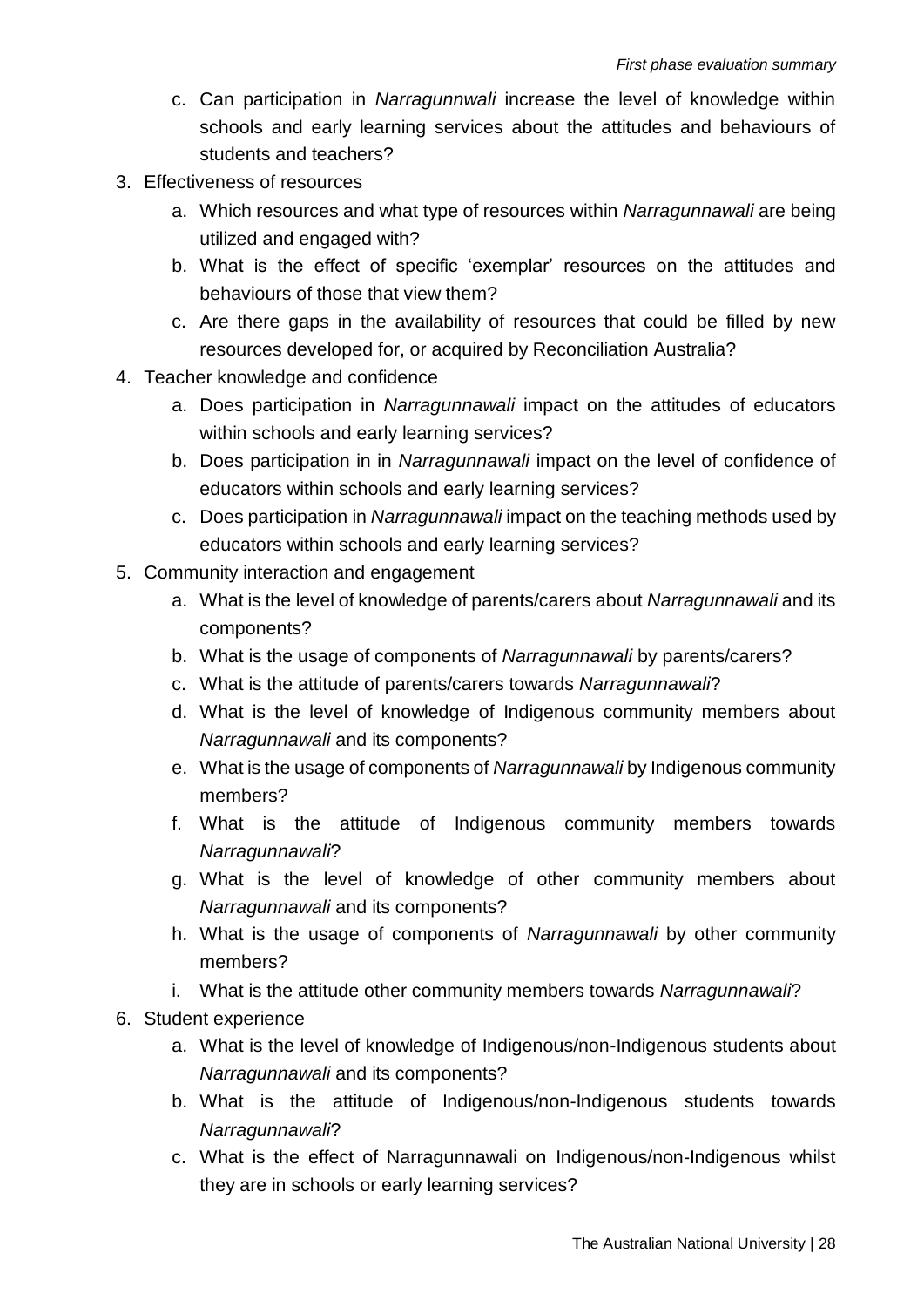- d. What is the effect of Narragunnawali on Indigenous/non-Indigenous after they have left schools or early learning services?
- 7. Expansion of *Narragunnawali*
	- a. To what extent has *Narragunnawali* and workplace RAPs been able to embed themselves into university or vocational education and training, with a particular focus on teacher and early childhood worker education?
	- b. To what extent has *Narragunnawali* and workplace RAPs been able to embed themselves into education jurisdictions?

#### <span id="page-28-0"></span>**7.3 Evaluation methodology**

Once the evaluation questions for a future phase of the evaluation have been finalized, it will be necessary to design a revised evaluation methodology. This methodology is likely to follow an updated set of principles from the first evaluation, with the following seven principles proposed:

- 1. A collaborative approach with regular engagement between the evaluation team, Reconciliation Australia and additional statkeholders
- 2. Use a mix of qualitative, observational and experimental data collection and analytical techniques;
- 3. Provide information to Reconciliation Australia at regular intervals in order to ensure lessons learned can be incorporated as the program is developed;
- 4. Present findings to the public in accessible documents, and engage with policy makers and practitioners outside of Reconciliation Australia;
- 5. Publish findings from the evaluation in relevant academic journals, ensuring rigour and peer review;
- 6. Collect information where possible from those who are directly involved in *Narragunnawali*; and
- 7. Make use of available data where possible and data collected as part of the program.

The methodological approaches that have been used in Phase 1 of the evaluation are likely to be continued into Phase 2. However, it is proposed that a number of new approaches be considered and trialed. These include:

- The provision of a self-reporting mechanism (and accompanying data visualization) allowing local level assessment of impact;
- Longitudinal qualitative and quantitative analysis, following individual teachers and educators through time;
- Analysis of individual users of *Narragunnawali*;
- Interviews with students, parents/carers and community members;
- Experimental approaches to assess learning resources; and
- The development, piloting, and implementation of a *Schools Barometer* that measures the attitudes of teachers and educations, as well as students.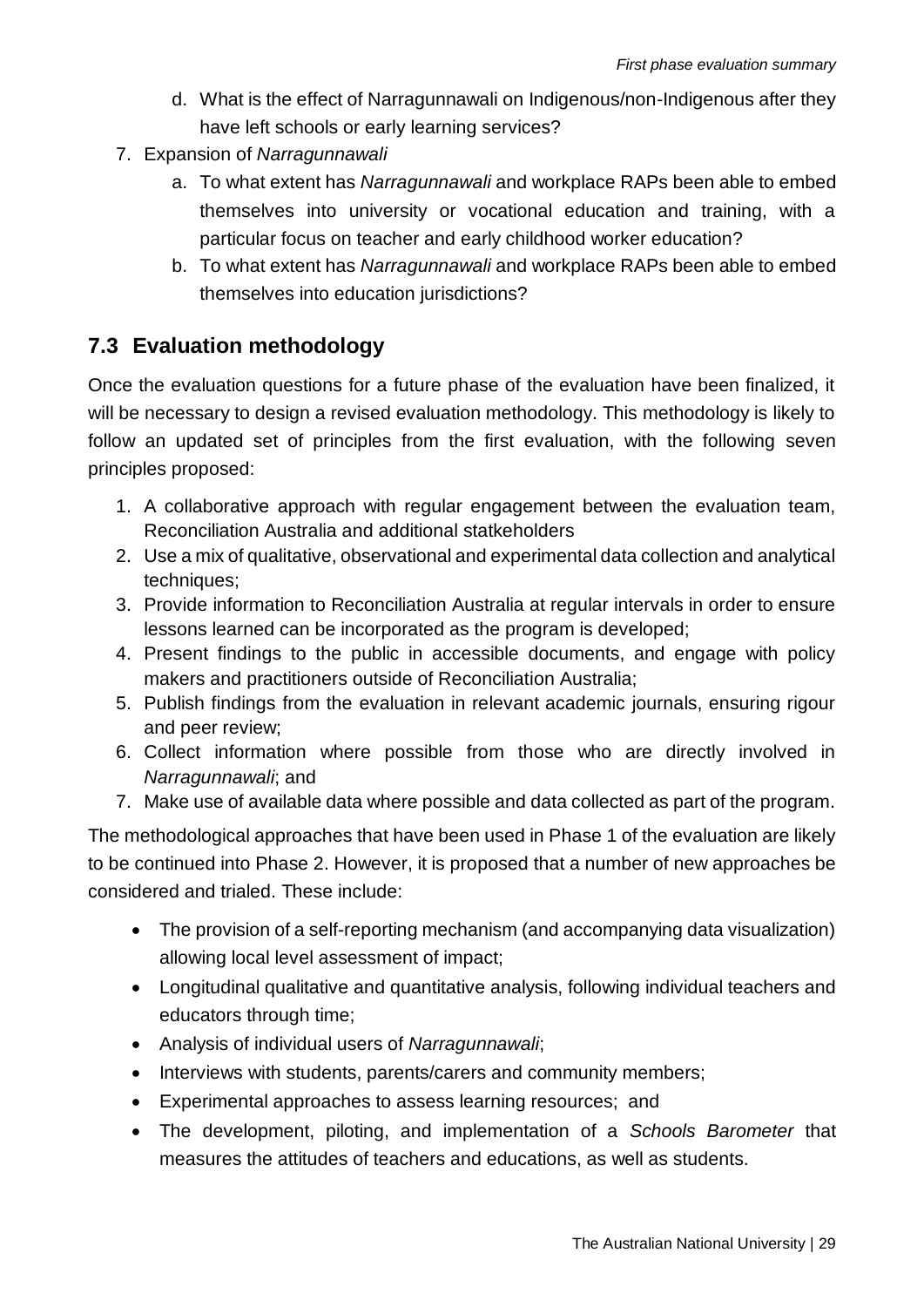# <span id="page-29-0"></span>**8 Concluding comments**

Since the commencement of *Narragunnawali* in 2014, it has been a remarkably successful program. The number and diversity of schools and early learning services that are engaged with the program has increased dramatically such that by the end of 2017, nearly 1 out of every 10 schools and early learning services have commenced or completed a RAP. This is an extraordinarily high proportion for a program that is not compulsory and that is largely made available through an online portal that schools and early learning services need to opt into.

The program has continued to improve and adapt since its inception. New resources and an updated online platform are now available, and the first round of awards were announced and celebrated in late November.<sup>12</sup>

The evaluation has also provided very strong evidence for the program to be having an effect on schools, early learning services and teachers. Looking at the Reflection Survey, there are very few schools and early learning services who are engaging with the program that reduce the number of activities that they engage in through time. Even more positively, those RAP Working Groups that had reported that they were not sure or were not undertaking an activity in the initial surveys had a very high probability that they were undertaking that activity in a later follow-up. To put it another way, those schools and early learning services engaged with *Narragunnawali* maintain the activities that they are already doing, an increase the activities through time.

There is even strong evidence for the positive effects of *Narragunnawali* from the Longitudinal Study of Indigenous Children (LSIC). Those teachers of Indigenous students who are in schools with a RAP are much more likely to feel that their school is engaging in a range of positive activities than those teachers in other schools. The teachers themselves are also more likely to be engaging in a range of positive activities.

The evaluation has, however, identified two areas of potential focus as *Narragunnawali* continues to expand and mature. The first of these is the lack of knowledge within schools and early learning services of teachers about whether their school does or does not have a RAP, as well as knowledge about the types of activities that are undertaken. Teachers and educators obviously have very busy schedules with lesson preparation, assessment and activities outside of the classroom. However, it is vitally important that all teachers and education are aware of what is going on with regards to Reconciliation within their school or early learning service.

The second caveat on the otherwise very positive evaluation is that there is limited evidence so far that there is any effect of the program on Indigenous children themselves. This is in many ways not surprising. Change in the measures analysed is likely to take significant time.

l

<sup>12</sup> https://www.narragunnawali.org.au/awards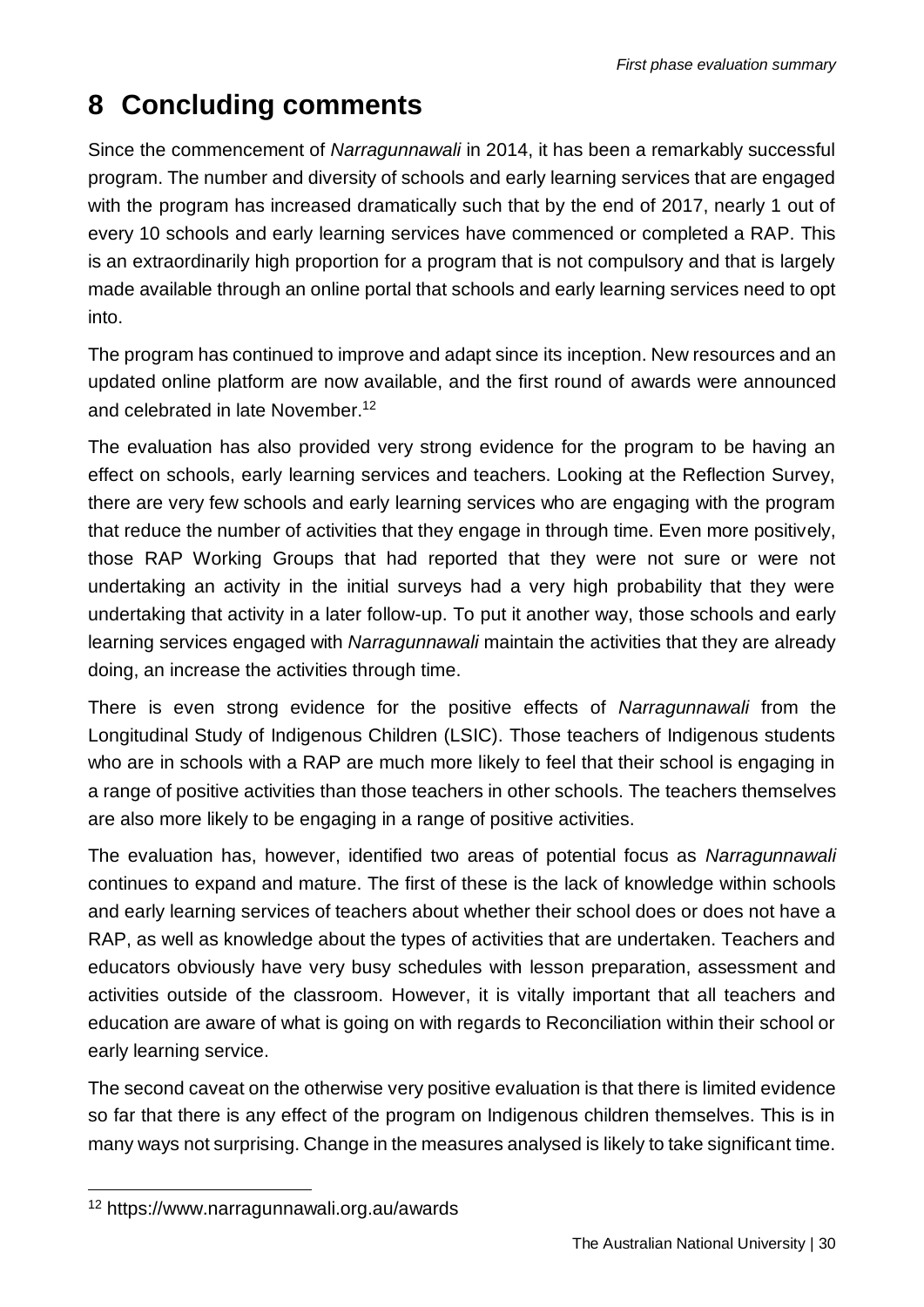And, the target of the policy is as much non-Indigenous students as Indigenous students. However, as the program and evaluation continues, it will be important to continue to monitor more closely the effect on students whilst they are in the school or early learning service and once they have left.

In summary, however, Reconciliation Australia should be commended for the open approach that they have taken to the evaluation of *Narragunnawali*, the responsiveness to interim findings and adjustments to the program, as well as a commitment to continue to work with schools and early services to improve the lives of Indigenous students, and enable non-Indigenous students to learn about the history, culture, language and special place of Australia's first peoples.